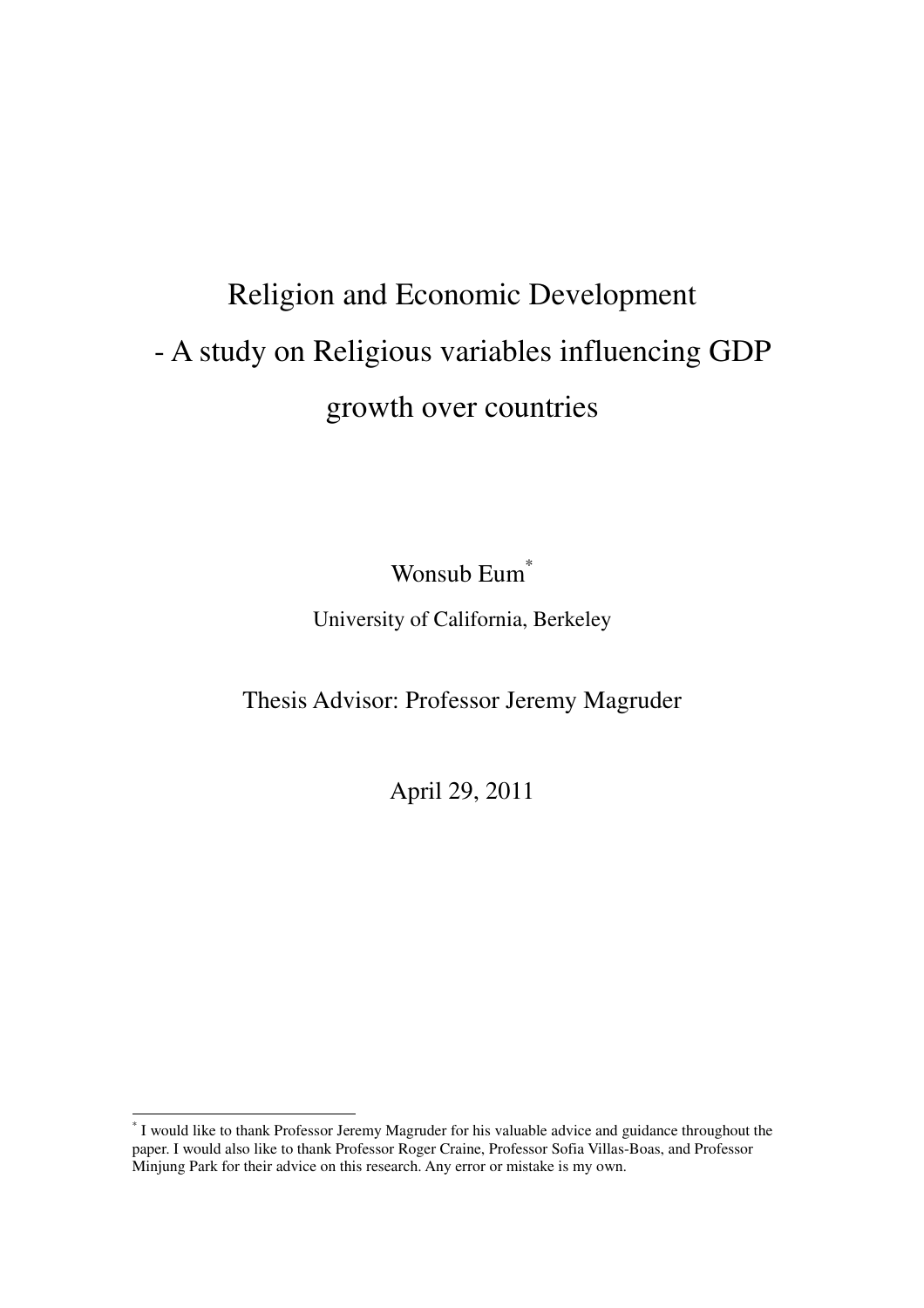### **Abstract**

 Religion is a popular topic to be considered as one of the major factors that affect people's lifestyles. However, religion is one of the social factors that most economists are very careful in stating a connection with economic variables. Among few researchers who are keen to find how religions influence the economic growth, Barro had several publications with individual religious activities or beliefs and Montalvo and Reynal-Querol on religious diversity. In this paper, I challenge their studies by using more recent data, and test whether their arguments hold still for different data over time. In the first part of the paper, I first write down a simple macroeconomics equation from Mankiw, Romer, and Weil (1992) that explains GDP growth with several classical variables. I test Montalvo and Reynal-Querol (2003)'s variables – religious fragmentation and religious polarization – and look at them in their continents. Also, I test whether monthly attendance, beliefs in hell/heaven influence GDP growth, which Barro and McCleary (2003) used. My results demonstrate that the results from Barro's paper that show a significant correlation between economic growth and religious activities or beliefs may not hold constant for different time period. My results also demonstrate neither religious fragmentation nor religious polarization is statistically significant with updated dataset. From these results, I suggest that religious variables do not have a significant, constant influence on economic growth.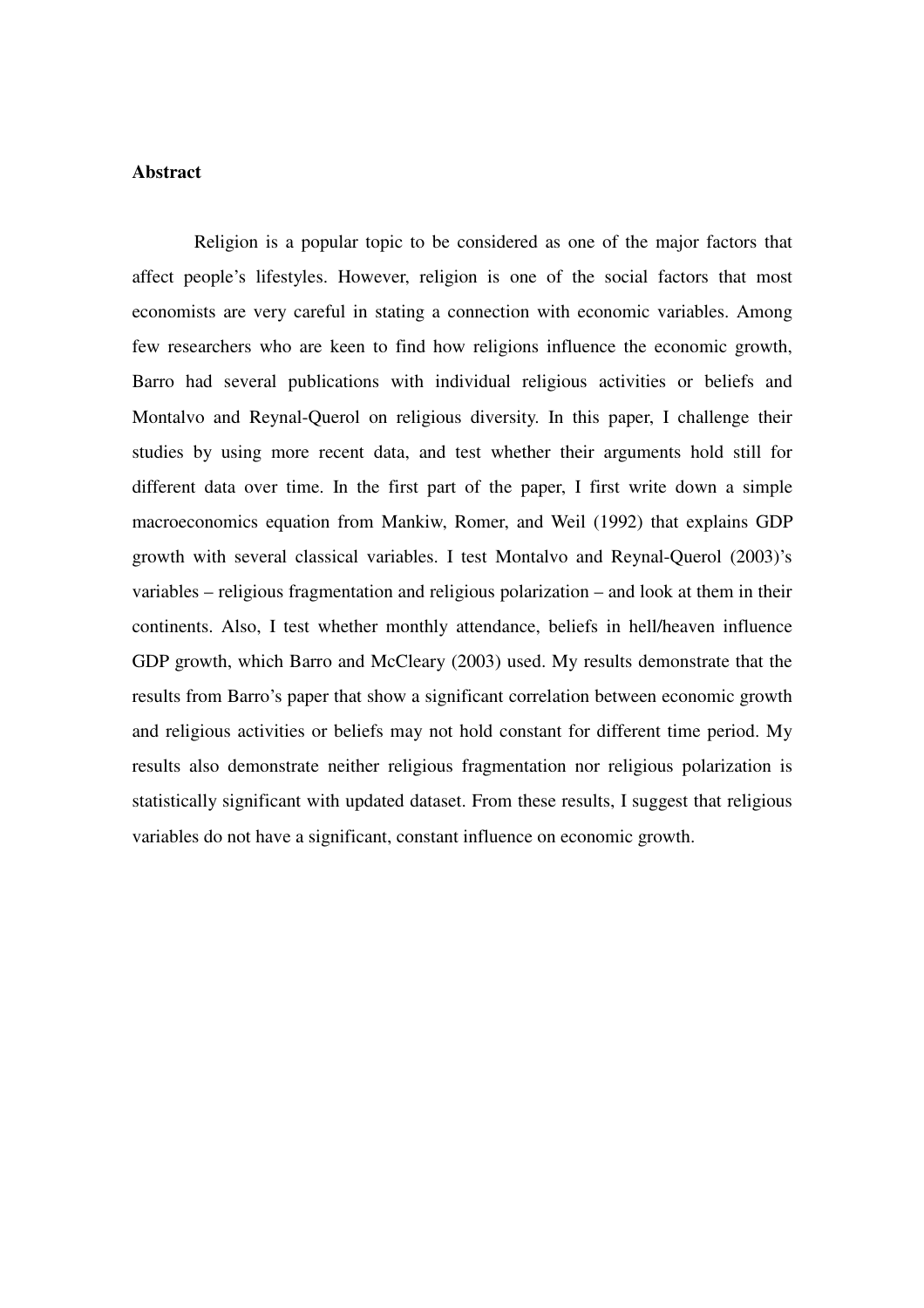# **1. Introduction**

 Religion affects society and demography in sociological and psychological ways. Studies of religion promise to enhance economics at several levels: generating information about a neglected area of "nonmarket" behavior; showing how economic models can be modified to address questions about belief, norms, and values; and exploring how religion (and, by extension, morals and culture) affect economic attitudes and activities of individuals, groups, and societies. (Iannaccone, 1998) Then, how does it affect the economy?

 The idea of connecting religion and development stemmed from the basic thought that religion influencing fertility rate. Clearly, religion matters when choosing the marital partner, marriage, divorce, and women's working rate. Lehrer (2004) argues that religious affiliation matters because it has an impact on the perceived costs and the perceived benefits of various interrelated decisions that people make over the life cycle. Religions affect fertility rate, but having different religions or various religions in a society may lead to quarrels in the society, thus I reached a hypothesis that having different religions in a society may be a cause to disturb an economic growth. Through history, we have seen many cases where the society – not only internationally, but also domestically - is under dispute among polarized rival religions. These cases hamper the society working together for economic growth, and sometimes even trigger off civil wars, destroying the local industries. Joan-Maria Esteban and Debraj Ray(1994) also agrees that the phenomenon of polarization is closely linked to the generation of tensions, to the possibilities of articulated rebellion and revolt, and to the existence of social unrest in general.

 For millennia, we have seen various religions endeavoring to spread their faith, and increase the number of followers, which was the indicator of that religion's power or influence level. While there were changes in people's faith, we do not know how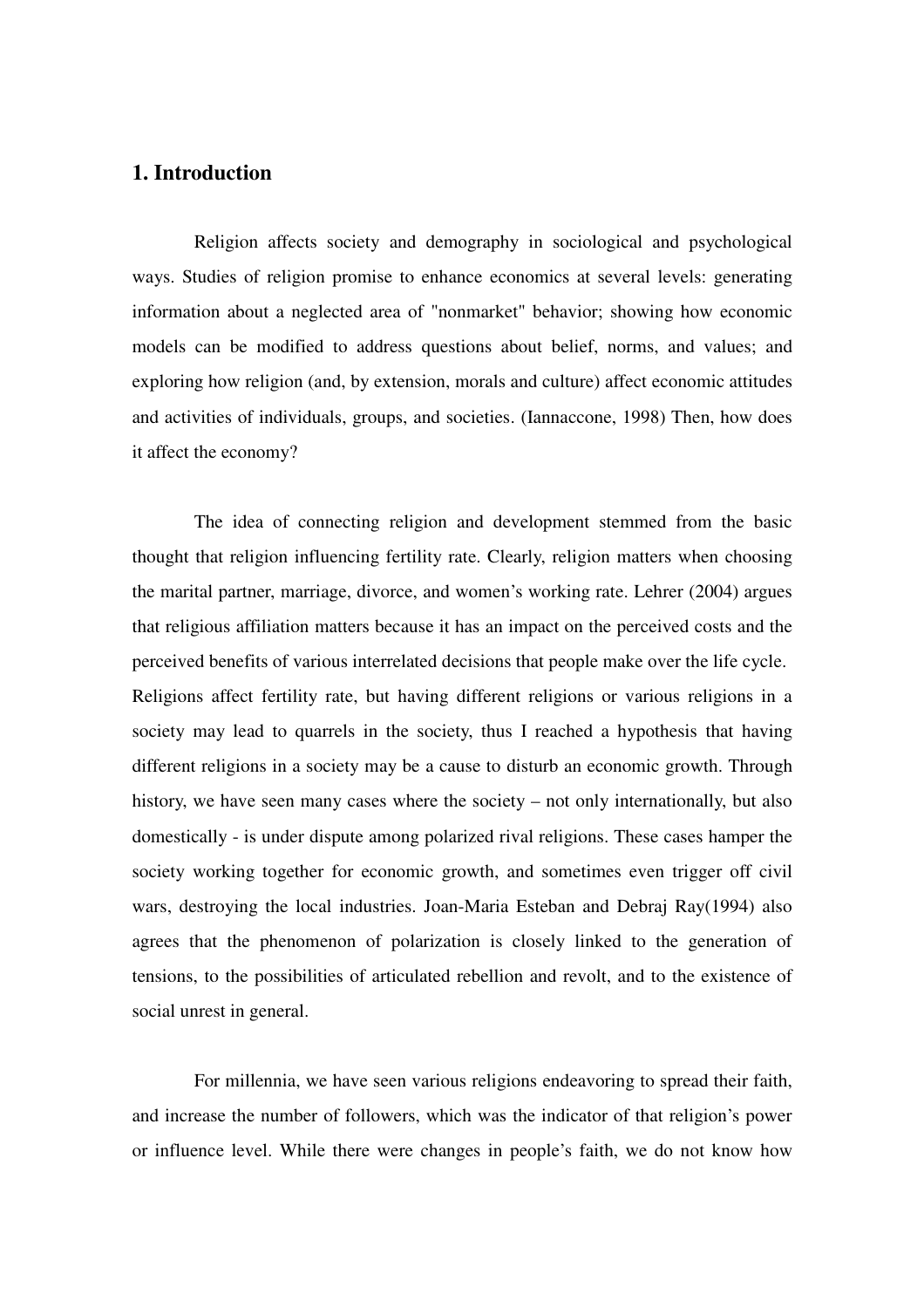those endeavors changed the economy – would they lead to holy war and destroy the economy, or a happy ending with synergy effects?

We here have one question that whether more religions – religious fragmentation - will lead to a slower economic growth, with many different reasons. Or, two strong rivaling religions – religious polarization – significantly affect the economy's growth. We might not be able to explain the underlying reasons how religious fragmentation or polarization affect people's behaviors and thus lead to the change in economy, but if it is found that the variables are significant, we may link our conclusion with other socio-behavioral literatures find possible explanations.

 A study by Montalvo and Reynal-Querol (2002) states that the empirical performance of religious polarization is superior to the explanatory power of religious fragmentation. In their empirical studies, they have concluded that the religious fragmentation does not significantly affect the GDP growth but religious polarization has a significantly negative change on the growth rate. Is it just applied in that specific time period, or in the specific country they have observed, or applied in any area or time?

 Another study by Barro and McCleary (2003) takes three religious variables – monthly church attendance, belief in hell, and belief in heaven. In order to deal with the isolation of direction of causation from religiosity to economic performance, the estimation relies on instrumental variables suggested by an analysis in which religious activities attendance and individuals' religious beliefs are the dependent variables. The instrumental variables they adopted were the dummy variables of state religion and religious regulation, the composition of religious coherence, and indicator of religious pluralism.

Besides some empirical studies, religious influence is often neglected in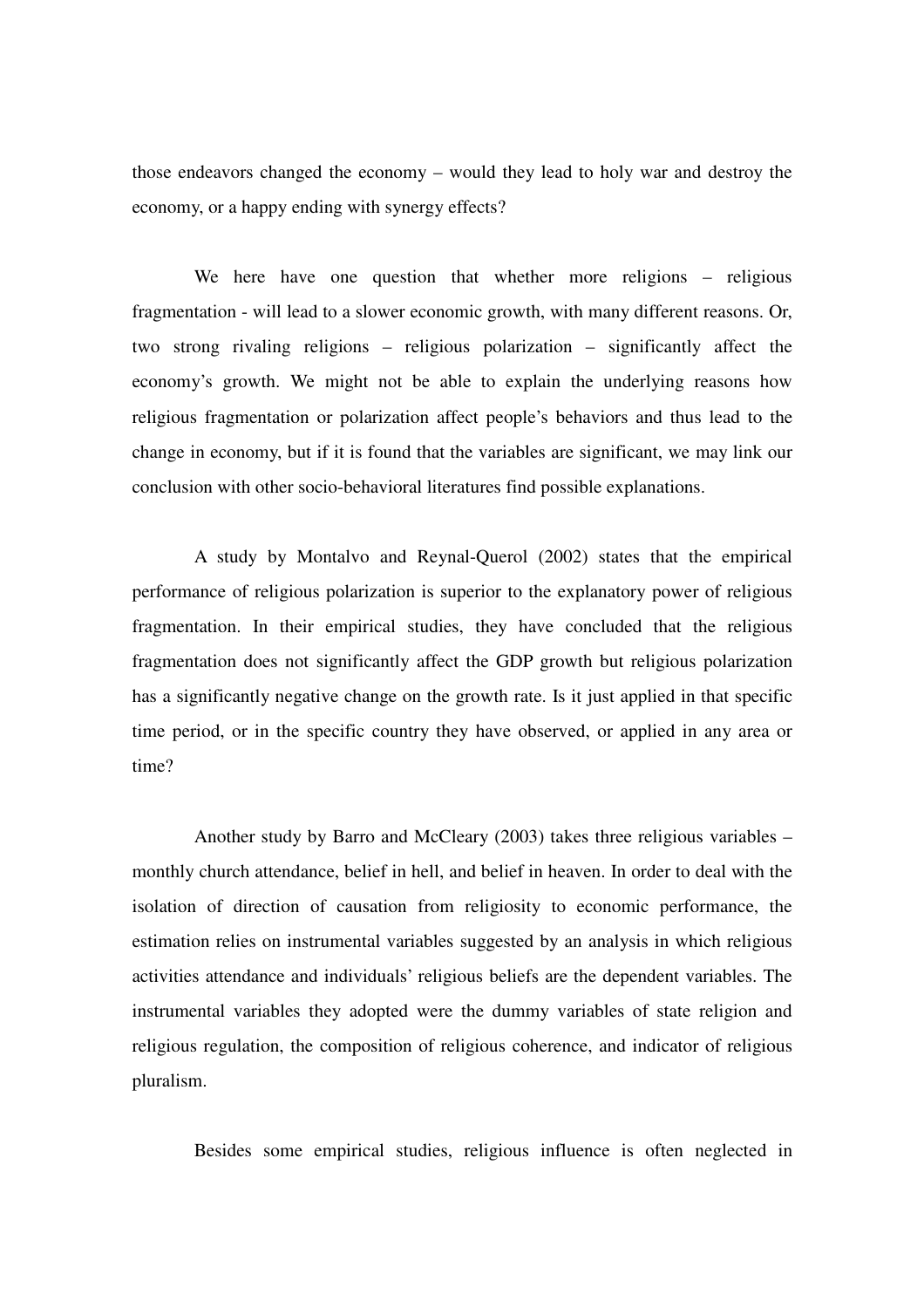economic researches. One of the main reasons why religion is excluded from developing economic theories is that religion is extremely hard to be numerized. People's thoughts such as how much they find themselves as religious persons cannot be included in calculations, partly because their answers may be too subjective, partly because the results are often not in numbers. In order to avoid the problem, one approach can be looking at the religious variables that can be numerized objectively, such as monthly attendance to religious activities. However, these types of data are limited in their availability over time. Another approach can be using religious composition of societies, the population distribution according to each religion in individual nations.

 Montalvo and Reynal-Querol have not provided why they believe their conclusion is intuitively correct. Besides the empirical result, fragmentation seems to be a possible influence on the GDP growth rate, but only the polarization is found to be significant. With some questions left unanswered and possible further developments, this topic is worth investigation. They still open the room for further investigation on fragmentation and polarization as determinants of economic growth overt time, and over countries.

 Barro and McCleary has been working and publishing papers on possible relationship between religious variables and economic growth. In *Economic growth among countries* (2003), they stated that economic growth responds positively to religious beliefs, notably beliefs in hell and heaven, but negatively to church attendance. They also argue that growth depends on the extent of believing relatives to belonging, and their results accord with a model that argues religious beliefs influence individual traits that helps individual's economic performance. Since the beliefs are the output of religion sector and church attendance is the input, higher attendance symbolize more input to religious sector and a push to economic growth.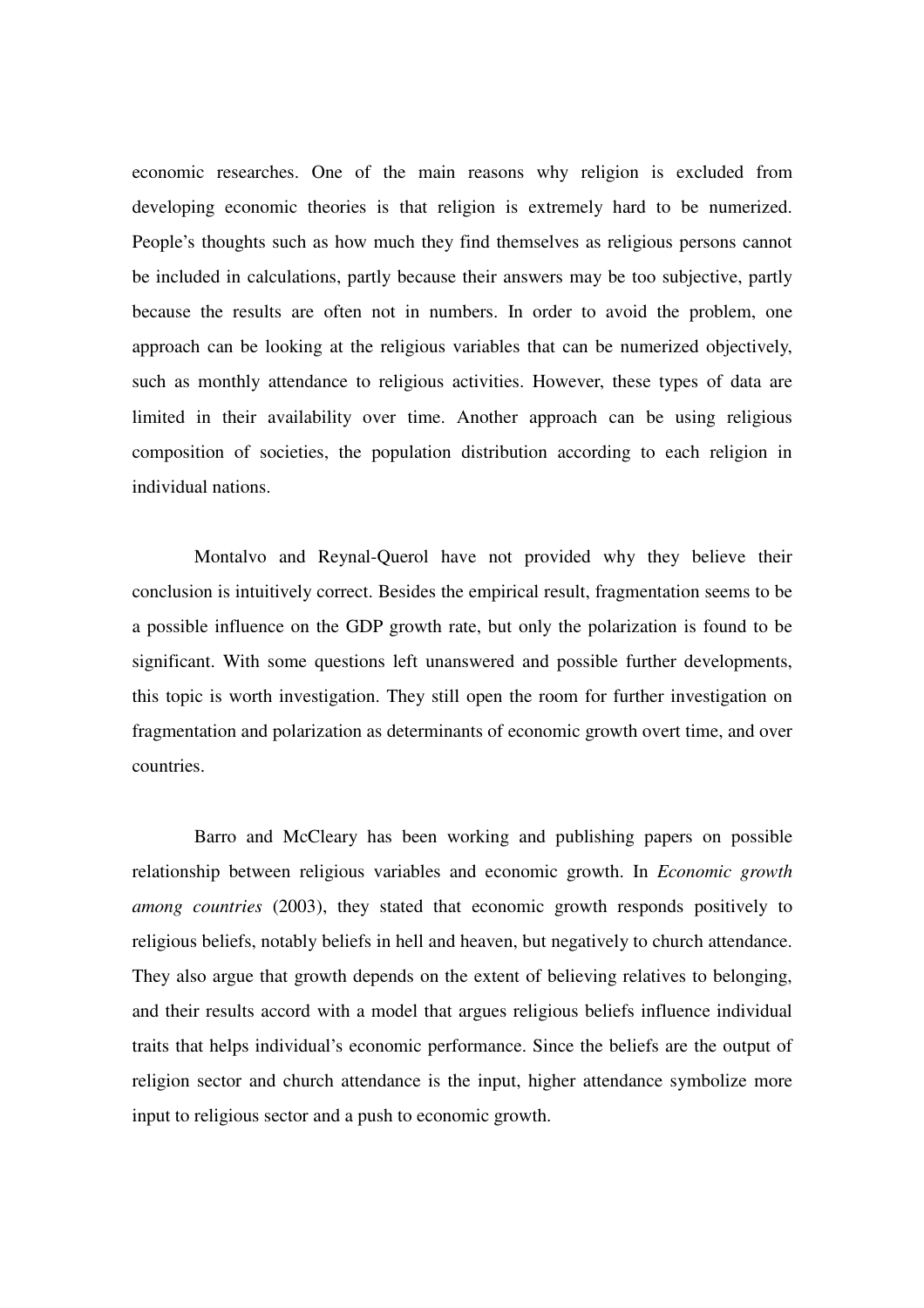This paper makes following contribution to the literatures. This research will use more recent data to test whether Barro and McClearry's model applies to data from the twenty-first century. If the results show that their findings are not constant over time, then it needs further researches in figuring better instrumental variables out. This paper will try to challenge whether Montalvo and Reynal-Querol's argument stands with newer data. Their paper uses the data until 1992, thus I am looking forward to get another conclusion that may accept or reject their argument that only religious polarization is statistically significant and see whether their arguments hold for just a specific time period or countries. From the results, it is anticipated to discover how spreading a faith affects a society's economy, and see how that is correlated with other variables, such as fragmentation or polarization.

The rest of this paper is aligned as follows. In section 2, besides two main literatures that are mainly referred in this paper, other literatures with religion and economics are reviewed. In section 3, the models of economic growth with religious variables are presented. Section 4 describes the datasets, and section 5 discusses the estimation with the models and following results from regressions. Finally, section 6 ends the paper with the conclusion.

## **2. Review of literatures on religion and economic growth**

 Robert Barro is one of the most active researchers in the field of religion and economy, with Rachel McCleary. In their paper Religion and Political Economy in an International Panel (2002) they find a contradicting result with the common belief. In the study they find church attendance and belief in heaven or hell are positively related to education level, which shows an opposite result from what major of people believe to be – that people who received higher education and thus with more scientific knowledge will hold opposite thoughts to religious beliefs. They also find that urbanization is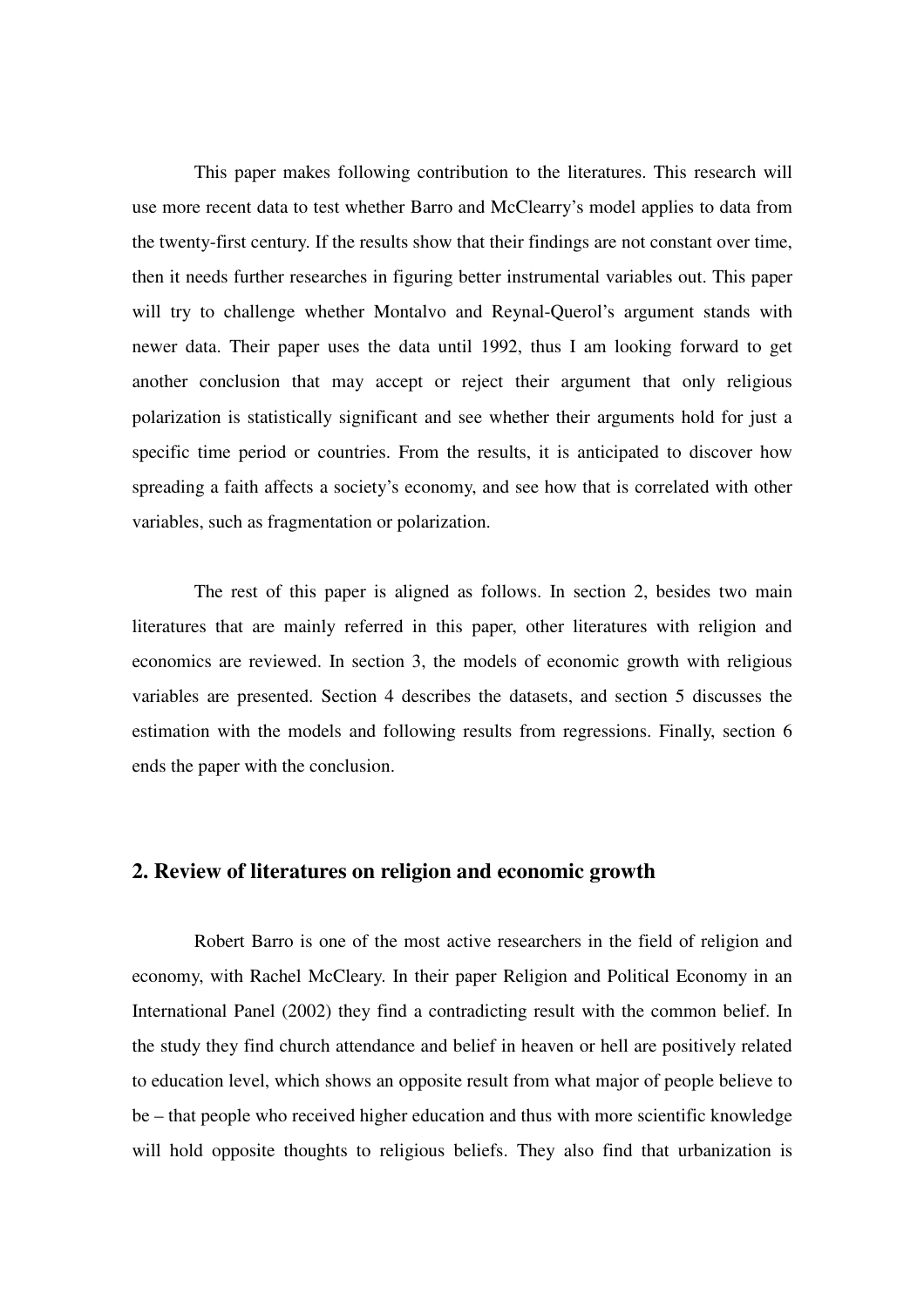negatively related to religious beliefs or actions, which is expectable since in many rural communities churches act as a gathering place of societal meetings and interactions. Also economic growth responds positively to the extent of some religious beliefs but negatively to church attendance – growth depends on the extent of believing relative to belonging.

 Along with the paper on 2003 that discussed monthly attendance and beliefs in hell or heaven, Barro and McCleary (2006) further moves on to look at more diverse or more specific variables. Compared to the model in 2003, in the model in 2006 they added communist and ex-communist factors, and additional data from International Social Survey Program that has prayer questions and Gallup survey that asked participation in formal religious services. They used population averages for countries for attendance at formal religious services at least monthly, personal prayer at least weekly, belief in hell, belief in afterlife, and self-identification as religious. Among these, belief in hell and attendance of religious services were also used in their paper in 2003.

 Besides Barro and McCleary, many of the economists and sociologists have reached to a similar conclusion, that it is hard to argue that religious activities, beliefs, or affiliations have significant effects on economic growth. Marcus Noland (2002) studied India, Malaysia, and Ghana, and his null hypothesis that religious affiliation is uncorrelated with performance is frequently rejected. The regressions do not yield any significant influence from a specific religion, and the results do not support the notion that Islam is inimical to economic growth. Rather he found out positive correlations between Islamic shares and economic growth, in both cross-country and within-country tests. In case of fertility rate, McQuillan (2004) and Lehrer (2004) observe that "religious values are likely to play a critical role in shaping demographic behavior only when religious authorities have at their disposal a menu of rewards and sanctions that will encourage the faithful to conform" and such conditions are relevant not only to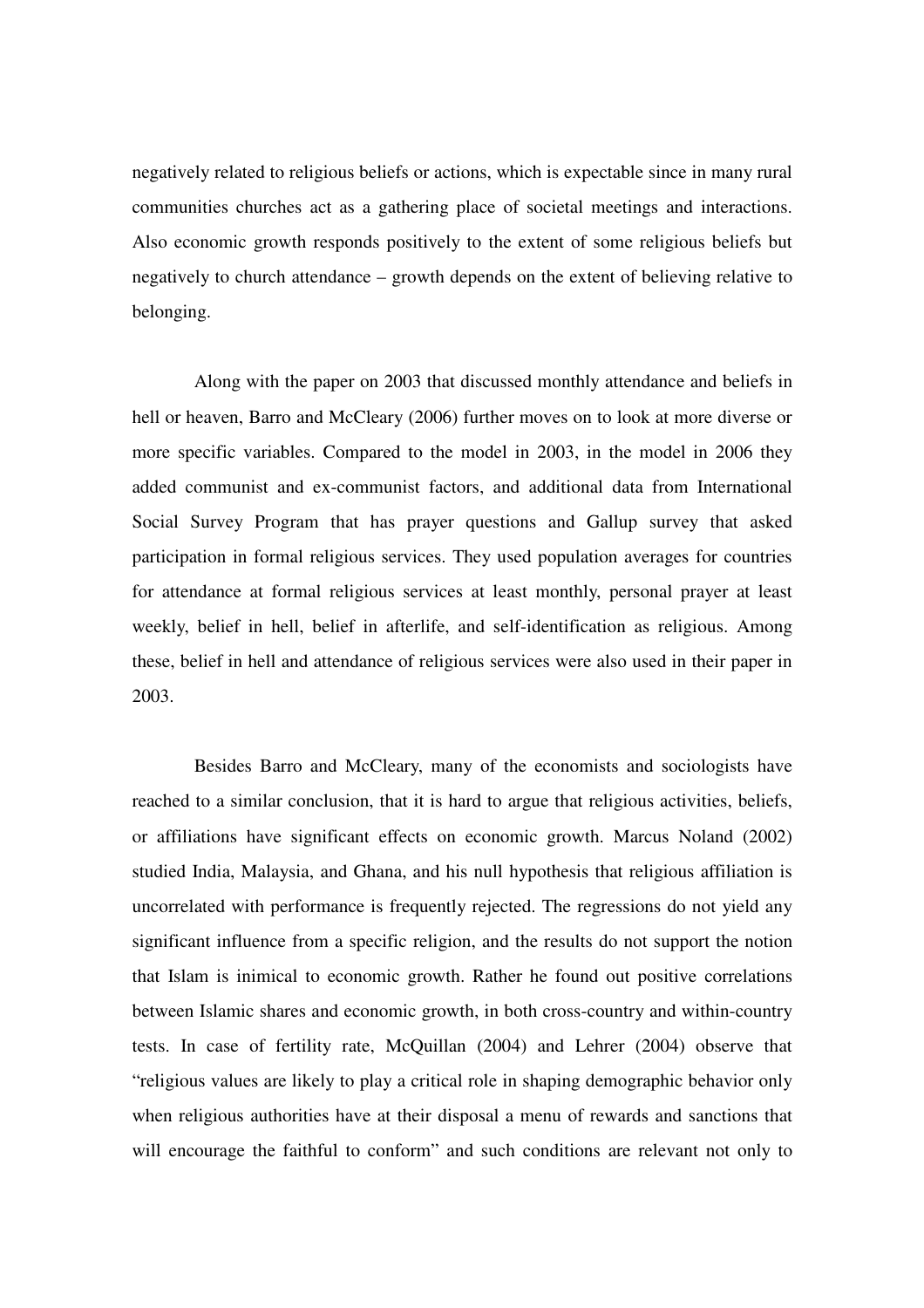fertility, but to other demographic outcomes. Lehrer states that it seems that there might be a relation with economic outcomes, but opens the debate and concludes by asking for further researches.

 Robert Grier (1997) looks at 63 former colonies in Latin America, and speculates the political and social-economic perspective of the region's underdevelopment. Many literatures have argued that the Spanish-speaking countries inherited characteristics of Spain which are not especially conducive to growth and development.<sup>1</sup> Grier had an empirical test the relation between economic growth and Catholicism or Protestantism, with the datasets from former British, Spanish, French colonies. He finds that Protestantism has a significant correlation with growth and development, and also controlling for Protestantism does not significantly impact the gap between British and French and Spanish colonies' development. Although in my study I do not try to measure the difference in impact of each individual religion on development, it is interesting enough to look at the argument that a specific religion might have had a significant impact in a culture and colonies, thus leading to a correlation between religion and economy. It is hard to be argued that religions are the major causality of different developments of colonies – geographic, historical, and international trends have to be taken into account – and needs further studies.

## **3. Model**

ı

## **3-1. Model with fragmentation and polarization**

 There are two religious variables that will be added to the Solow model, in order to estimate the effects of religions on the growth rate. In order to take a look at

 $^{\rm 1}$  Examples of those 'Spanish' characteristics mentioned include a tendency toward hierarchical, authoritarian government and religion, a disdain for punctuality and the work ethic, and the lack of public spirit (see Andreski 1969, for further ideas and explanations)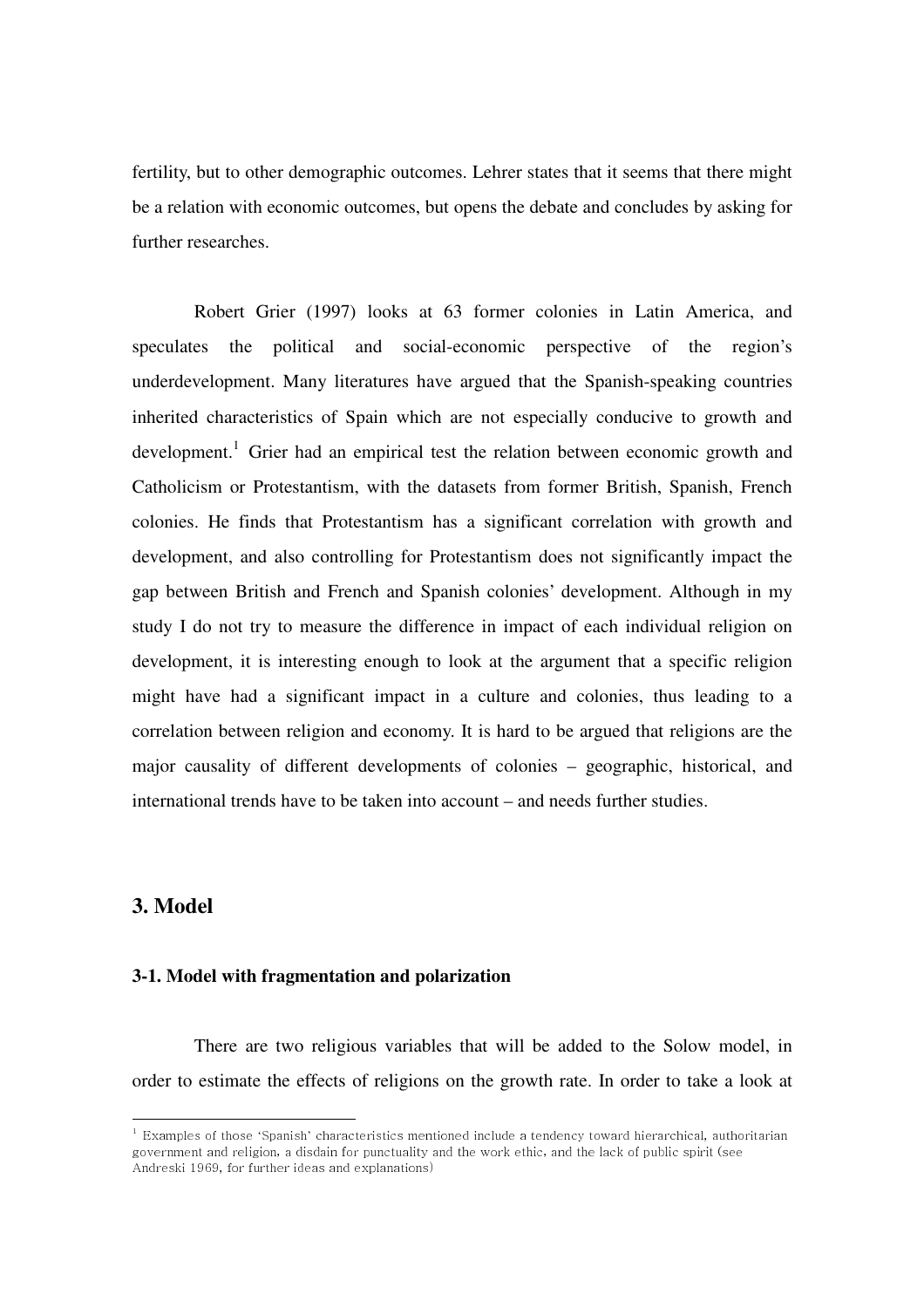religious variables that can be objectively observed and numerated, this paper uses percentage of population of each society in order to calculate religious fragmentation and polarization. Before the equations are discussed, it should be noted that this research is not focused on each religion's characteristics and thus consider each religion as an independent and identical group when dealing with fragmentation and polarization. That is, it does not matter which religion has the greatest number of followers, it is just the portion of the people that each religion has.

 First, the index of religious fragmentation (FRAG) that can be interpreted as the probability that two randomly selected individuals in a country will belong to different religious groups. The form of this indicator is the following

$$
\text{FRAG}_i = 1 - \sum_{j=1}^{J} \left( \frac{n_{ij}}{N_i} \right)_{2}
$$

where  $n_{ij} / N_i$  is the proportion of people affiliated to religion *j* in country *i*. Therefore FRAG increases when the number of groups increases, especially with diverse religions without a major religion.

 For a second method that measures the religious diversity, the equation of religious polarization (POL) is the following

$$
\text{POL}_{i} = 1 - \sum_{j=1}^{J} \left( \frac{0.5 - \pi_{ij}}{0.5} \right)^2 \pi_{ij}
$$

where  $\pi_{ij}$  is  $n_{ij}/N_i$ . On the opposite side of the fragmentation index, polarization index reaches a maximum of 1 when there are two religious groups of equal size, indicating that the two largest religious groups are having influence on the same number of people in the society. In this type of index, what matters is not only how many groups

ı

 $2$  The ethnolinguistic fragmentation index used in many empirical growth studies belongs to this class of indices. For an interpretation of this index see Vigdor (2002).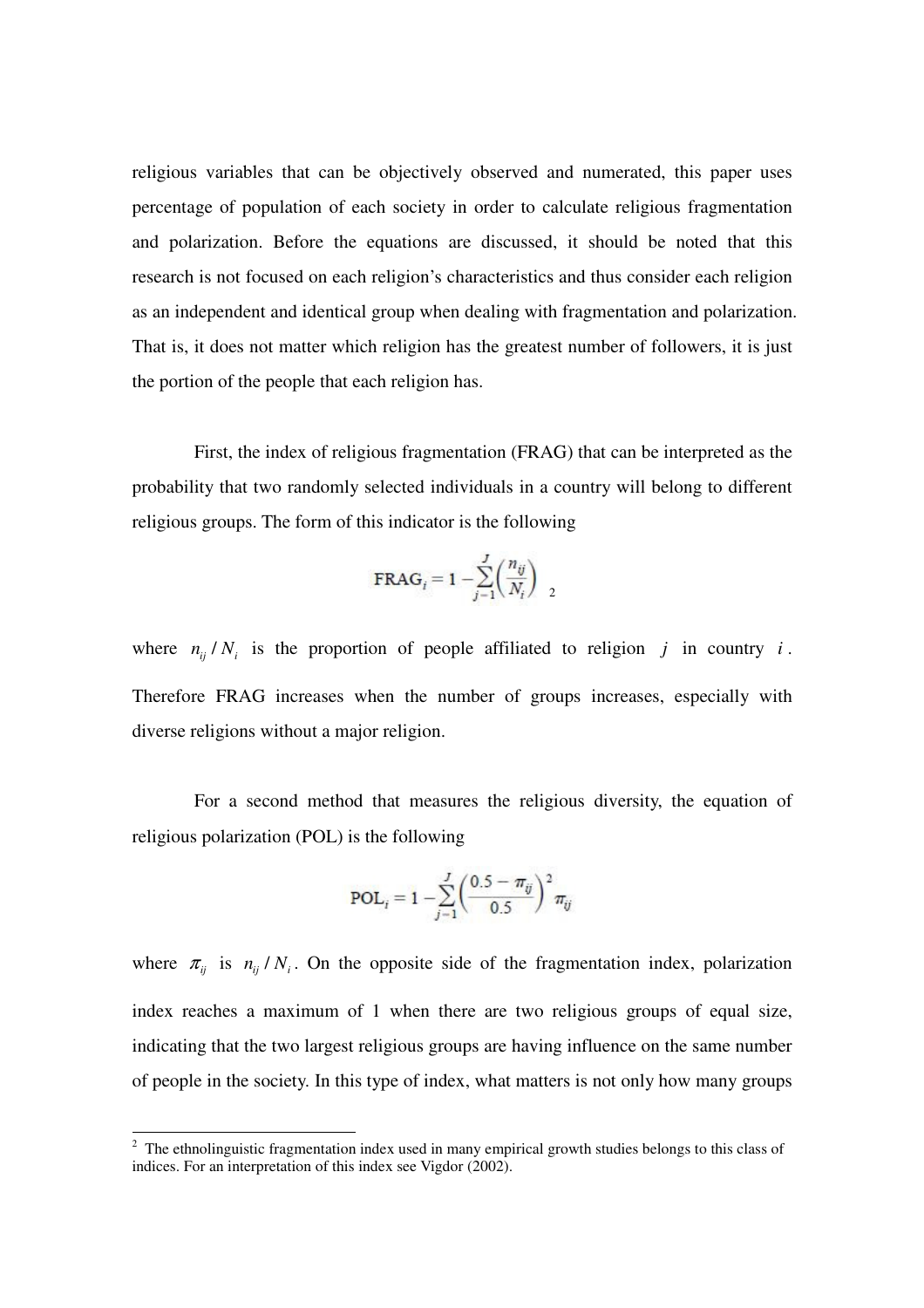there are but also if they view other groups as a potential threat for their interests (Montalvo and Reynal-Querol, 2002).<sup>3</sup>

 This paper adopts the augmented Solow model proposed by Mankiw, Romer and Weil (MRW) in 1992. This is formulated as following

$$
\ln \frac{Y(t)}{L(t)} = \beta_0 + \beta_1 \ln s_k + \beta_2 \ln s_h - \beta_3 \ln(n + g + \delta) + u
$$

where  $s_k$  is the rate of investment in physical capital,  $s_h$  the rate of investment in human capital, *n* the growth rate of population, *g* the rate of technological change,  $\delta$  the depreciation rate.

 Thus, incorporating previous variables mentioned into the augmented Solow model, our final equation will be as following

$$
\ln \frac{Y(t)}{L(t)} = \beta_0 + \beta_1 \ln s_k + \beta_2 \ln s_h - \beta_3 \ln(n + g + \delta) + \beta_4 d_1 FRAG + \beta_5 d_2 POL + u_i
$$

where the additional variables FRAG and POL will have dummy variables, in order to observe how each variable together or by itself affect the growth rate.

#### **3-2. Model with monthly church attendance and belief in hell or heaven**

l,

 This part of model also uses the augmented Solow model from MRW, and adds three religious variables. The three religious variables here are in some way different from the religious fragmentation or polarization, which sees the religion's fraction of population in order to estimate its influential power and possible discords between or among religions in a single society. They are more related to choices of individuals, and

 $3$  For further information of measurement of polarization such as distribution of income and wealth, see Esteban and Ray (1994).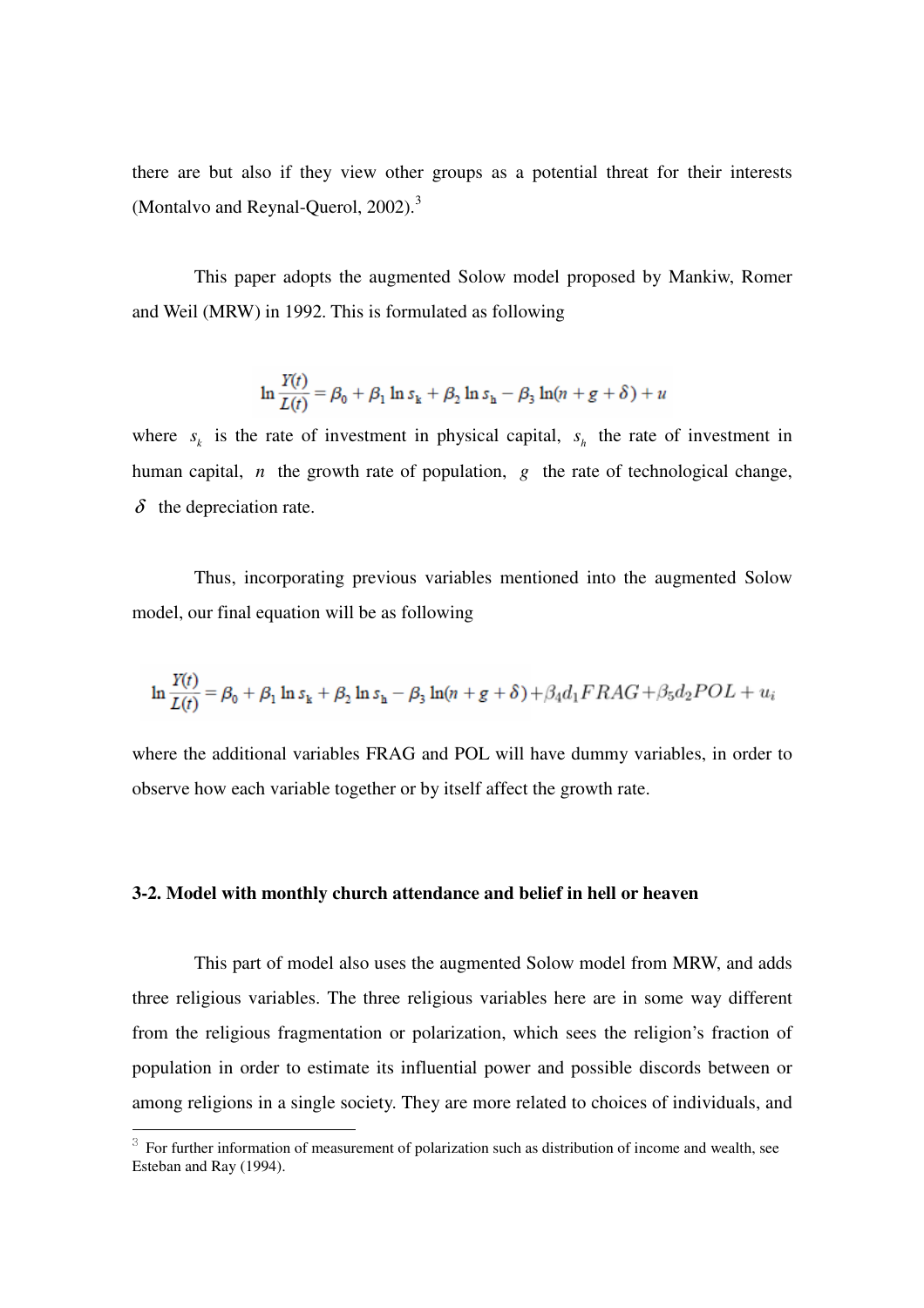heavily rely on the self-identification of respondents.

 First dependent variable is monthly church attendance. Intuitively more frequent church attendance may require people to spend more time on religious activities, and thus might lower the productivity. On the other hand, religious activities may inspire volition and refresh, and also encourage punctuality in some religions.<sup>4</sup> However, a clear causality of monthly attendance and economic performance is yet to be discovered.

 Second and third variables are belief in hell and belief in heaven. These two indicate the fraction of people who distinguished themselves as believers in hell or heaven, from fourth-wave of World Values Survey (2009). They do not indicate how much they believe in them, it is a yes or no survey. It is assumed that behaviors of people are influenced by their ways of thinking, and their beliefs based on religions may influence their actions.

 Following Barro and McCleary's model, monthly church attendance will be taken account in every model, whereas inclusion belief in hell and belief in heaven in the regression will be varied.

Subsequently, our final regression model is as following:

$$
\ln \frac{Y(t)}{L(t)} = \beta_0 + \beta_1 \ln s_k + \beta_2 \ln s_h - \beta_3 \ln(n + g + \delta) + \beta_4 m onatt + \beta_5 d_1 bellhel + \beta_6 d_2 bellwn + u_i
$$

l,

<sup>&</sup>lt;sup>4</sup> This was not the case in Catholic country under Spanish control; see Andreski (1969) for further reinformation.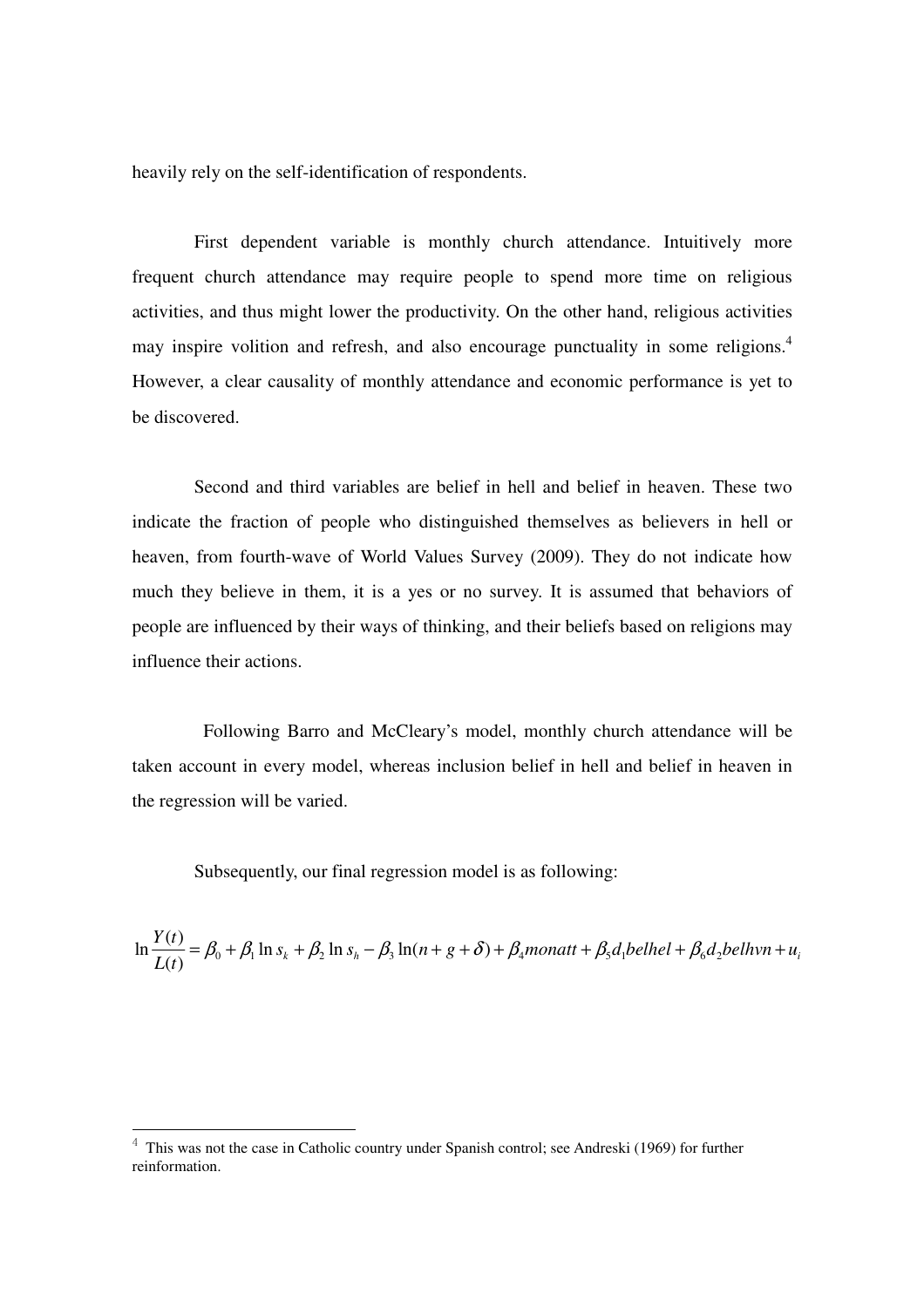## **4. Data**

ı

 This research uses two types of datasets, one for religiosity and one for economic growth and other possible determinants for economic growth.

 The first type, religiosity dataset mainly comes from Barro's religion adherence data, supplemented by World Christian Encyclopedia (WCE). Montalvo and Reynal-Querol (2000) use several different subgroups from different sources and WCE group classification (Jews, Christianity, Muslim, Buddhism, Hinduism, Taoism, Confucianism, Chinese religion, Bahaism, Syncretic cults, animist religions, other religions and noreligion) in order to construct the polarization index. In each case, the variable indicates the fraction adhering to a specific religion among people who expressed adherence to some religion.<sup>5</sup> In this paper, based on Barro's dataset, the following subgroups will be used; Catholic, Protestant, Other Christianities, Orthodox Christianity, Jews, Muslims, Hinduism, Buddhism, Eastern religions, Other religions, and No religion. It should be noted that referring to different sources may incur some difference in testing results since the religious subgroups may be different from one dataset to another.<sup>6</sup>

 Figure 1 shows the relationship between religious fragmentation and polarization, both calculated by using datasets and classification mentioned above. We can see that at lower level of religious fragmentation, we see a high positive linearity between fragmentation and polarization, whereas in the higher level of religious fragmentation we see less clear correlation between the two. When we look at the

 $5$  Barro and McCleary (2003) mention that the composition of religious adherence across persons who exhibit some adherence may conceivably be exogenous with respect to church attendance and religious beliefs. However it is not an obvious thought to say that nonreligious adherence is totally exogenous with church attendance or beliefs, and it will not be reasonable to include the countries with a majority of people do not have a specific religion. In the dataset, there are just a few countries with a high fraction of people who distinguished themselves as nonreligious, some of which are China (0.503), Kazakhstan (0.402), Cuba (0.37), Czech Republic (0.369), and Estonia (0.36).

 $6$  For example, Barro and McCleary combined Buddhist and other Eastern religions due to the lack of sufficient data from Asian countries to distinguish those two categories. They state their data did not allow them to differentiate among theological subgroups, for example types of Muslims and Protestants, and this paper also does not distinguish different types of the subgroups mentioned above.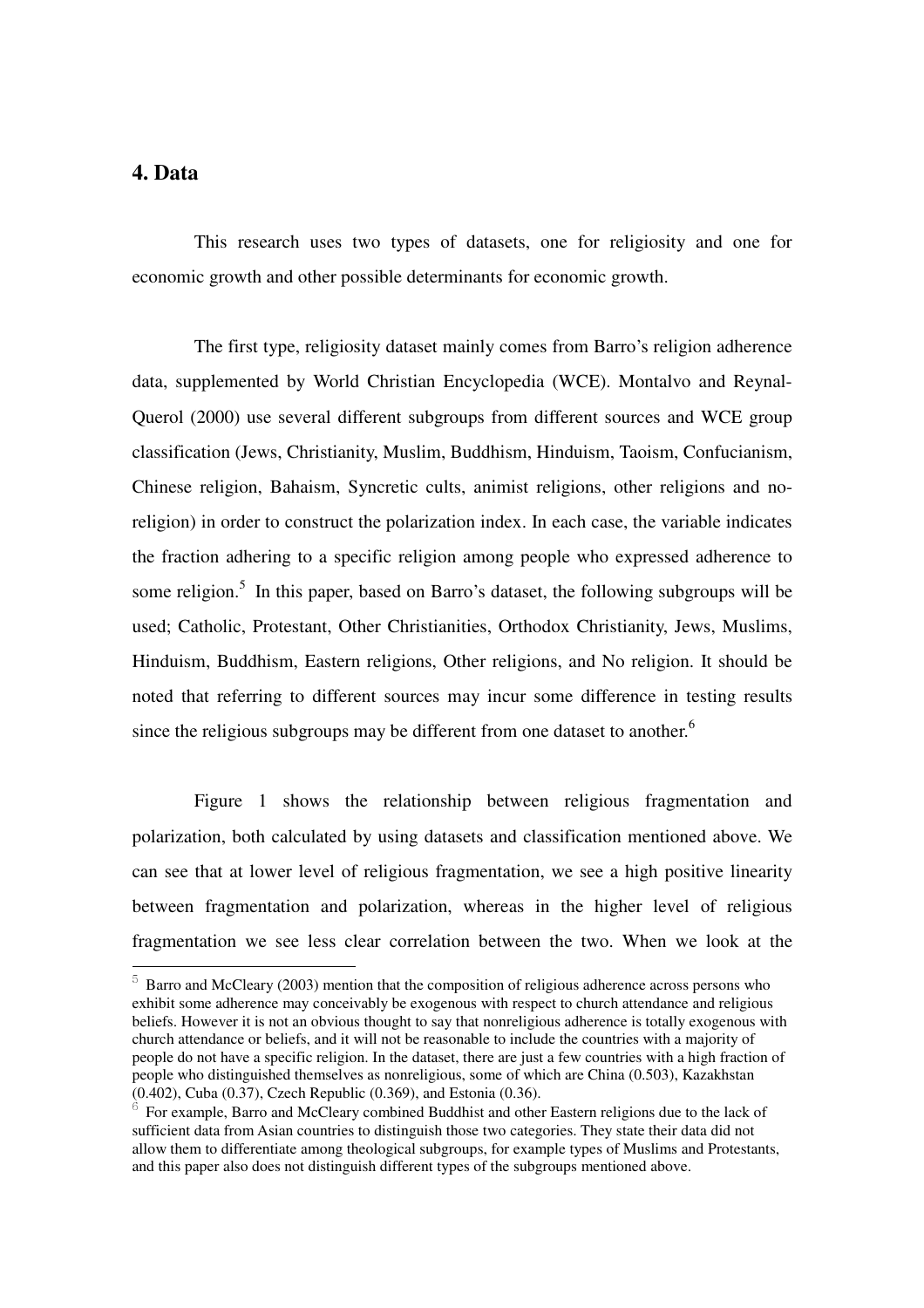countries that have smaller fragmentation and thus smaller polarization, those countries have a major religion (with around 80% of population or more) in the society. Those countries' major religions were most of the time either Catholic or Islam.

 However, on the higher degree of religious fragmentation, there is no clear linear correlation with polarization. For the countries with polarization index of higher than 0.6, the correlation is less than 0.1. In these cases, the countries do not have a major religion, but some religions divide the population with some shares – no religion is with more than follower share of 80% of population. Thus, when there is heterogeneity in a society, the correlation is low between religious fragmentation and polarization.



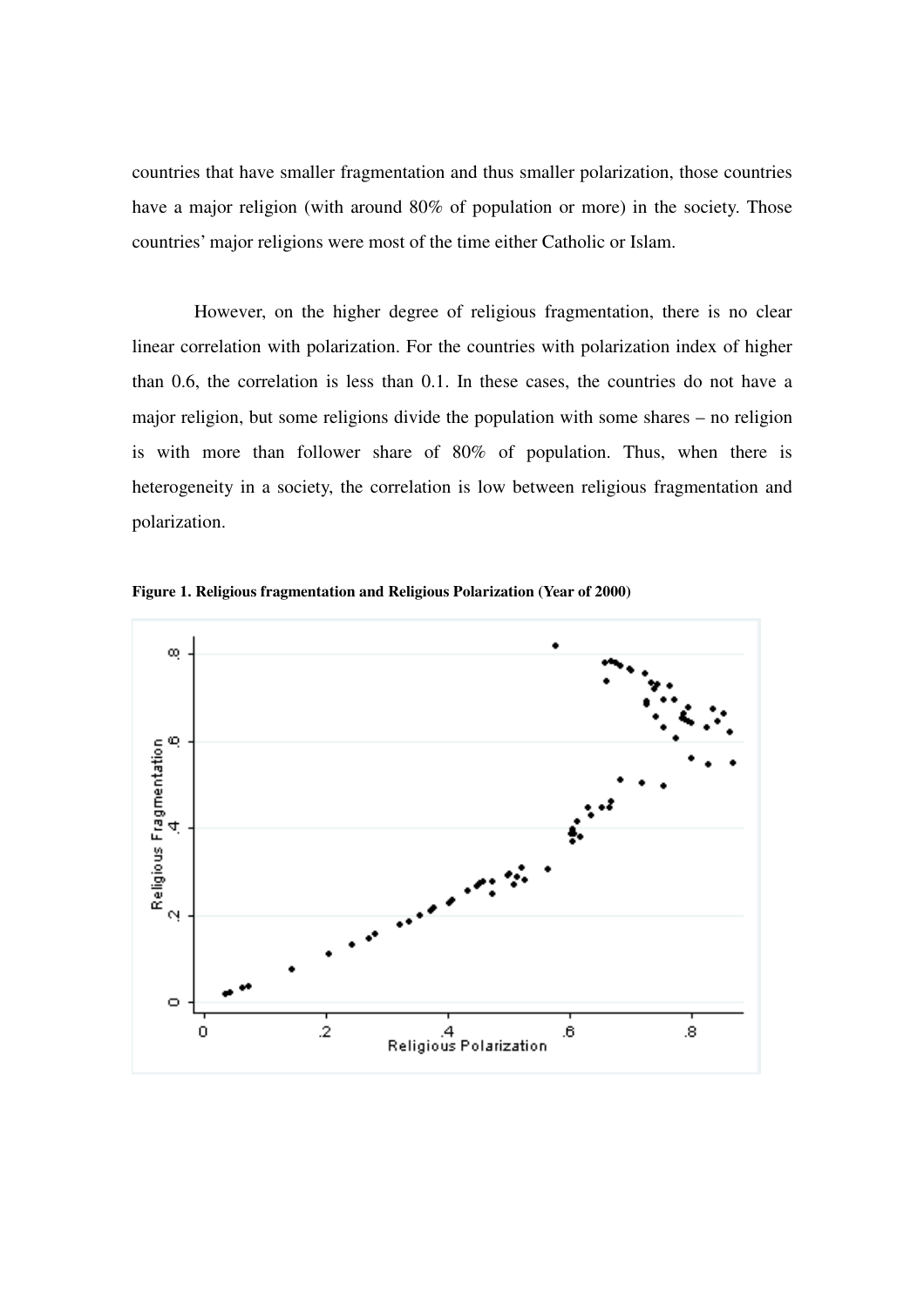|                                       |          | Standard  |                  |          |
|---------------------------------------|----------|-----------|------------------|----------|
| Variable                              | Mean     | Deviation | Min              | Max      |
| Per Capita GDP (logged)               | 8.290    | 0.975     | 5.679            | 10.341   |
| $n+g+\delta$ (logged)                 | $-2.766$ | 0.186     | $-3.211$         | $-2.361$ |
| $I/Y$ (logged)                        | 2.620    | 0.695     | 0.146            | 3.771    |
| $SEC'$ (logged)                       | 2.552    | 1.024     | $-0.357$         | 4.114    |
| <b>FRAG</b>                           | 0.459    | 0.242     | 0.018            | 1        |
| POL                                   | 0.586    | 0.222     | 0.035            | 1        |
| <b>Catholic Fraction</b>              | 0.334    | 0.361     | $\overline{0}$   | 0.943    |
| <b>Protestant Fraction</b>            | 0.067    | 0.087     | $\overline{0}$   | 0.309    |
| <b>Other Christianities Fraction</b>  | 0.083    | 0.110     | $\overline{0}$   | 0.508    |
| <b>Orthodox Christianity Fraction</b> | 0.061    | 0.168     | $\Omega$         | 0.782    |
| <b>Jewish Fraction</b>                | 0.011    | 0.086     | $\Omega$         | 0.771    |
| <b>Muslim Fraction</b>                | 0.210    | 0.328     | $\theta$         | 0.991    |
| <b>Hindu Fraction</b>                 | 0.025    | 0.122     | $\overline{0}$   | 0.771    |
| <b>Buddhism Fraction</b>              | 0.044    | 0.162     | $\overline{0}$   | 0.853    |
| Eastern religion Fraction             | 0.024    | 0.077     | $\overline{0}$   | 0.447    |
| Other religion Fraction               | 0.060    | 0.108     | $\overline{0}$   | 0.515    |
| Nonreligious Fraction                 | 0.081    | 0.127     | $\boldsymbol{0}$ | 0.503    |

**Table 1. Means and Standard Deviations for key variables in the research of fragmentation and polarization (Number of Observations: 81)** 

 These findings go along with what Montalvo and Reynal-Querol (2003) found, which reached the same conclusion that lower religious fragmentation corresponds to lower polarization, but in higher polarization there is no significant correlation between the two. This is notable in the sense that many of the countries with higher religious polarization are African countries, as Montalvo and Reynal-Querol mentioned, and is meaningful in development economics.

For religious variables such as monthly church attendance and beliefs in hell or

l,

 $7$  For definition of secondary education attainment, I used the definition from Mankiw, Romer, and Weil (1992), the average percentage of the working-age population in secondary school for the time period.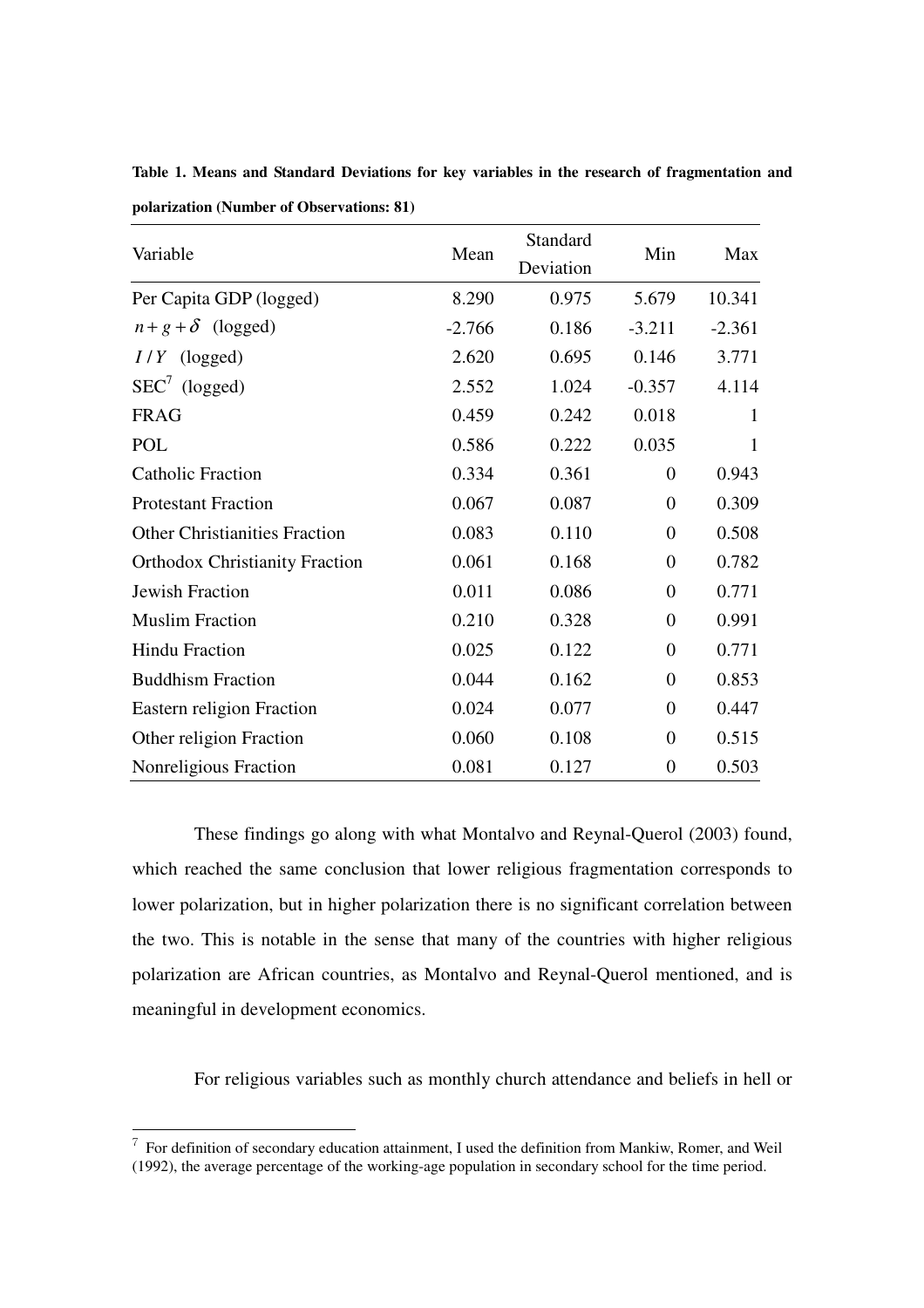heaven, Four-wave Aggregate (1981-1984, 1990-1993, 1995-1997, and 1999-2002) of the Values Studies from World Values Survey, or WVS was used. Barro and McCleary (2003) used the first three waves (from 1981 to 1999), and this research uses the fourth wave in order to test his model. Table 1 shows the means and standard deviations of the variables used to test influence of religious fragmentation and polarization on economic growth, and table 2 shows the means and standard deviations to test the significance of religious activities and beliefs on growth. As it can be seen in Table 2, the number of observations is smaller than that of Table 1, since only the countries with data of both monthly church attendance and belief in hell/heaven were used.

**Table 2. Means and Standard Deviations for key variables in the research in religious activity and beliefs (Number of Observations: 34)** 

|                                       |          | Standard  |                  |              |
|---------------------------------------|----------|-----------|------------------|--------------|
| Variable                              | Mean     | Deviation | Min              | Max          |
| Per Capita GDP (logged)               | 8.581    | 0.753     | 6.484            | 10.225       |
| $n+g+\delta$ (logged)                 | $-2.872$ | 0.188     | $-3.211$         | $-2.557$     |
| $I/Y$ (logged)                        | 2.809    | 0.410     | 2.090            | 3.543        |
| SEC (logged)                          | 2.895    | 1.004     | $-0.357$         | 4.114        |
| Monthly church attendance             | 0.457    | 0.248     | 0.112            | 0.911        |
| Belief in Hell                        | 0.552    | 0.278     | 0.131            | $\mathbf{1}$ |
| Belief in Heaven                      | 0.654    | 0.275     | 0.164            | $\mathbf{1}$ |
| <b>Catholic Fraction</b>              | 0.374    | 0.375     | $\overline{0}$   | 0.943        |
| <b>Protestant Fraction</b>            | 0.058    | 0.081     | 0.001            | 0.309        |
| <b>Other Christianities Fraction</b>  | 0.086    | 0.115     | $\overline{0}$   | 0.452        |
| <b>Orthodox Christianity Fraction</b> | 0.134    | 0.240     | $\overline{0}$   | 0.782        |
| Jewish Fraction                       | 0.002    | 0.004     | $\boldsymbol{0}$ | 0.013        |
| <b>Muslim Fraction</b>                | 0.150    | 0.279     | $\overline{0}$   | 0.961        |
| <b>Hindu Fraction</b>                 | 0.029    | 0.133     | $\boldsymbol{0}$ | 0.771        |
| <b>Buddhism Fraction</b>              | 0.016    | 0.085     | $\overline{0}$   | 0.495        |
| Eastern religion Fraction             | 0.005    | 0.021     | $\boldsymbol{0}$ | 0.123        |
| Other religion Fraction               | 0.031    | 0.069     | $\boldsymbol{0}$ | 0.304        |
| Nonreligious Fraction                 | 0.115    | 0.122     | 0.001            | 0.369        |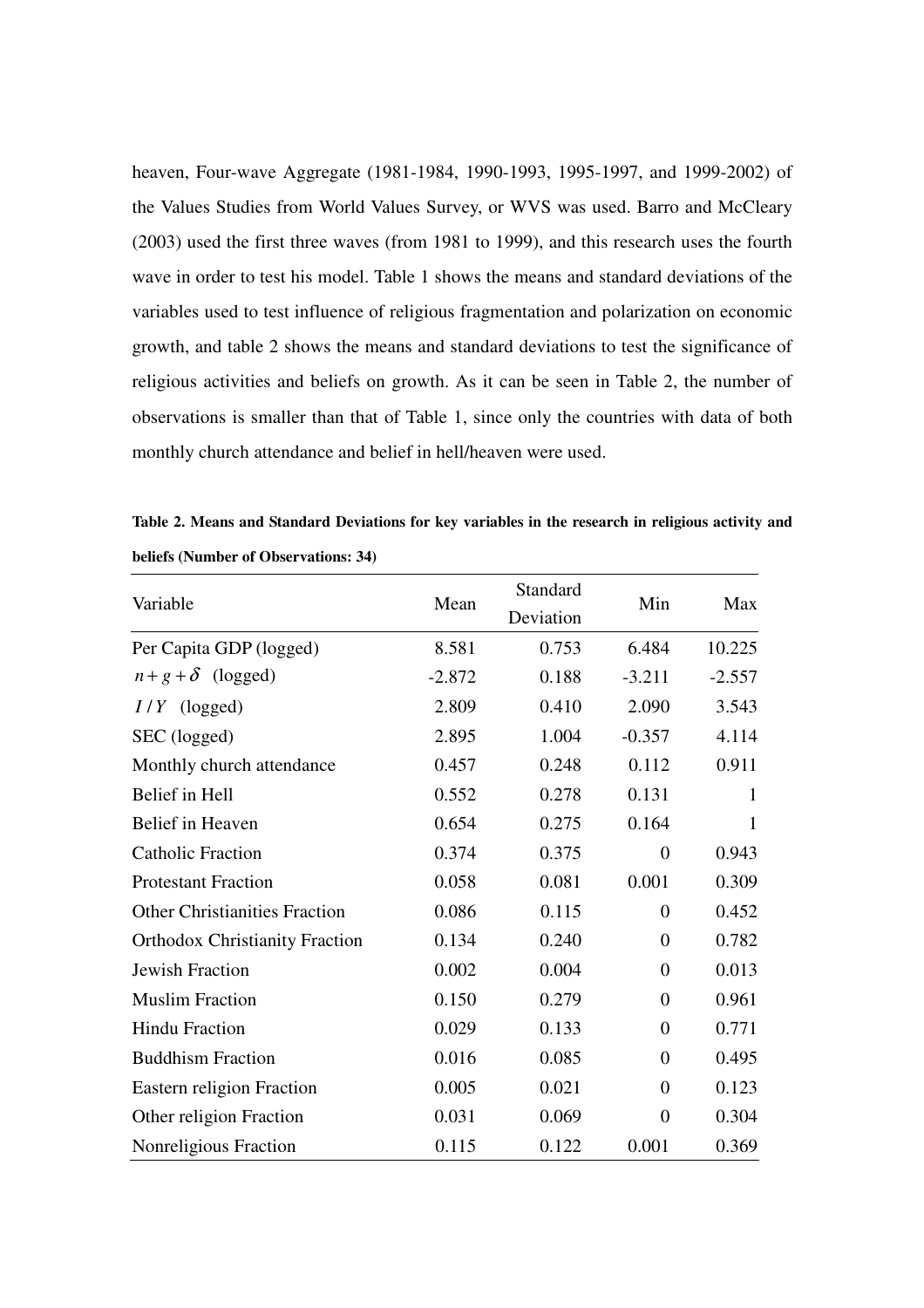Each system for Table 3 uses data in 2000 from Barro's religious adherence data and fourth-wave WVS. The dependent variables are monthly church attendance in column 1, belief in hell in column 2, and belief in heaven in column 3. The explanatory variables include four measures of economic development; real per capita gross domestic product (GDP),  $n+g+\delta$ , investment portion of GDP, and secondary education attainment. This table does not weight religions differently for their size or other characteristics.

**Table 3. Regressions for Church Attendance and Religious Beliefs for Country Surveys, 2000 (Number of observations: 34)**

|                                        | (1)            |            | (2)            |                | (3)              |        |
|----------------------------------------|----------------|------------|----------------|----------------|------------------|--------|
|                                        | Monthly Church |            | Belief in Hell |                | Belief in Heaven |        |
|                                        |                | Attendance |                |                |                  |        |
| <b>Explanatory Variable</b>            | Coef.          | (S.E.)     | Coef.          | (S.E.)         | Coef.            | (S.E.) |
| Per Capita GDP (logged)                | $-0.019$       | 0.067      | $-0.158$       | 0.094          | $-0.087$         | 0.075  |
| $n+g+\delta$ (logged)                  | 0.472          | 0.470      | 0.569          | 0.658          | 0.838            | 0.523  |
| $I/Y$ (logged)                         | $-0.029$       | 0.100      | 0.075          | 0.141          | $-0.024$         | 0.112  |
| SEC (logged)                           | $-0.058$       | 0.057      | 0.033          | 0.079          | 0.055            | 0.063  |
| <b>Catholic Fraction</b>               | $-68.365$      | 84.755     | $-26.904$      | 118.692 24.053 |                  | 94.293 |
| <b>Protestant Fraction</b>             | $-68.461$      | 84.732     | $-27.442$      | 118.660        | 23.699           | 94.268 |
| <b>Other Christianities Fraction</b>   | $-68.195$      | 84.855     | $-26.824$      | 118.832 24.280 |                  | 94.405 |
| Orthodox Christianity Fraction -68.448 |                | 84.818     | $-26.870$      | 118.780 24.043 |                  | 94.363 |
| <b>Jewish Fraction</b>                 | $-72.692$      | 88.645     | $-20.134$      | 124.140 36.182 |                  | 98.621 |
| <b>Muslim Fraction</b>                 | $-68.441$      | 84.766     | $-26.776$      | 118.707        | 24.116           | 94.306 |
| <b>Hindu Fraction</b>                  | $-68.812$      | 84.781     | $-27.002$      | 118.728 24.075 |                  | 94.322 |
| <b>Buddhism Fraction</b>               | $-70.138$      | 85.382     | $-29.316$      | 119.570        | 22.862           | 94.991 |
| <b>Eastern religion Fraction</b>       | $-65.526$      | 84.547     | $-21.549$      | 118.401        | 25.175           | 94.062 |
| Other religion Fraction                | $-68.090$      | 84.973     | $-26.554$      | 118.998 24.627 |                  | 94.536 |
| Nonreligious Fraction                  | $-69.051$      | 84.660     | $-27.605$      | 118.559 23.025 |                  | 94.188 |
| R-Squared                              |                | 0.877      |                | 0.808          |                  | 0.876  |

*Note*: Dummy variables for different continents (Asia, Europe, America, and Africa), not shown, are used in order to exclude any difference coming from geographic difference among countries. Constant terms, also not shown, are included for each system.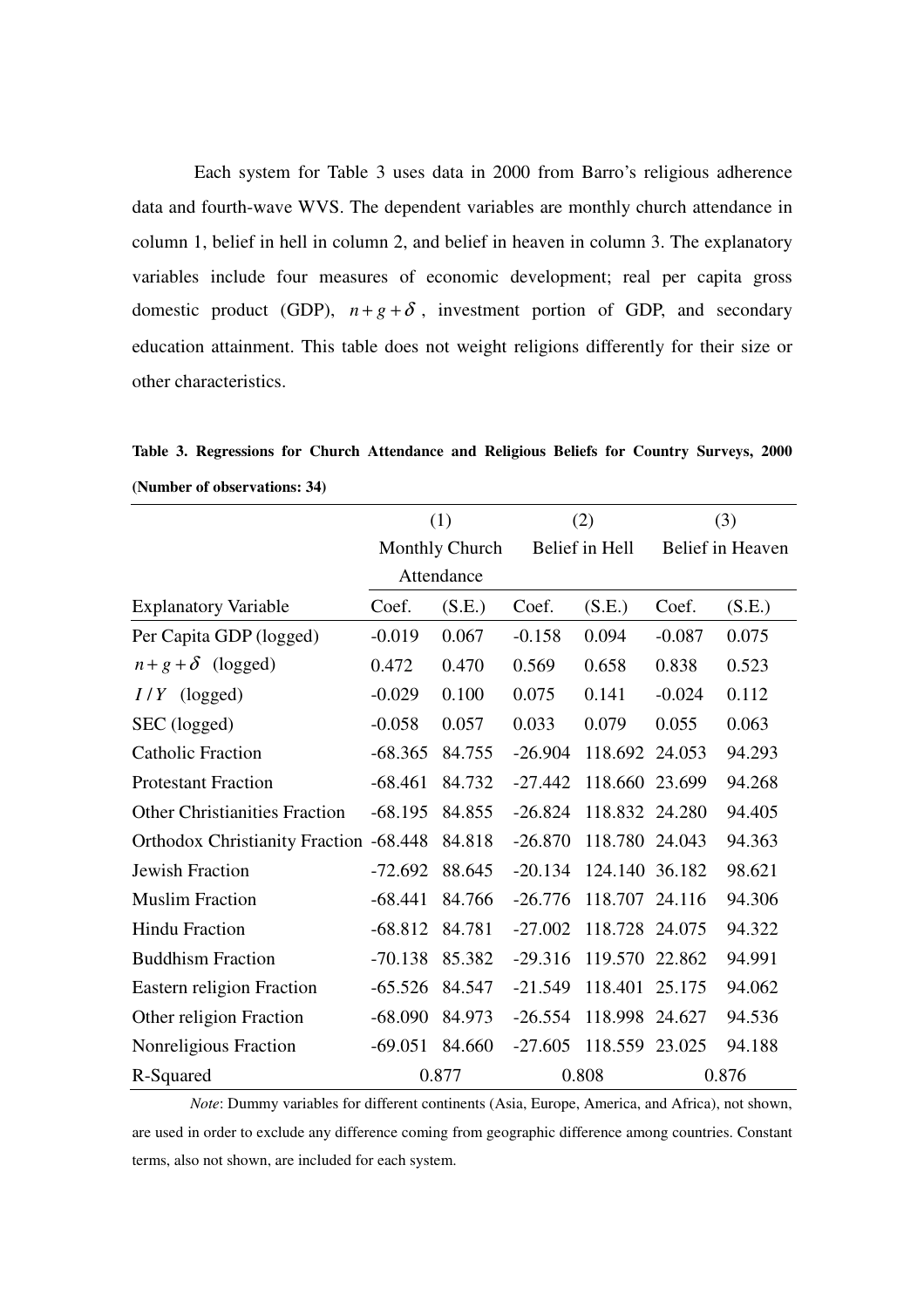Table 3 gives us a noticeable result, that no explanatory variable for all three variables of monthly church attendance, belief in hell, and belief in heaven is statistically significant. Although some explanatory variable such as per capita GDP may be close to significance for explaining belief in hell, in the other cases it did not show any significance, so we may conclude that these explanatory variables and dependent variables' partial relationships are not significant in this direction. Thus we will continue looking at the test from a reverse direction, taking logged per capita GDP as dependent variable and religious variables as explanatory variables in Section 5.

 For economic datasets, Penn World Table Version 7.0 of Heston, Summers, and Aten's (2011), available online, provides the data adjusted for purchasing power differences among countries. The World Development Indicators of World Bank (2011) provide the population growth rate over time, and population growth rate of year 2000 was calculated by the growth rate between 1999 and 2000. International data on education from Barro and Lee (2010) gives secondary education attainment records – the portion of secondary education receivers among the age groups from 16 to 64. It should be noted that  $g + \delta$  is assumed as 0.05.<sup>8</sup>

 Another thing to be mentioned is the selection criteria of countries. Corresponding to Mankiw, Romer and Weil (1992), this paper excludes four types of countries.

 First set of countries are countries where oil production takes a major part of domestic industry. The countries are as followings; Bahrain, Gabon, Iran, Iraq, Kuwait, Oman, Saudi Arabia, and United Arab Emirates.<sup>9</sup> These oil producers (excluding Russia – although Russia is currently a major oil producing country, its economic

ı

<sup>8</sup> For further information, see Mankiw, Romer, and Weil (1992).

 $9 \text{ In addition, }$  Lesotho is excluded because the sum of private and government consumption far exceeds GDP in every year of the sample, indicating that labor income from abroad constitutes an extremely large fraction of GDP. (1992)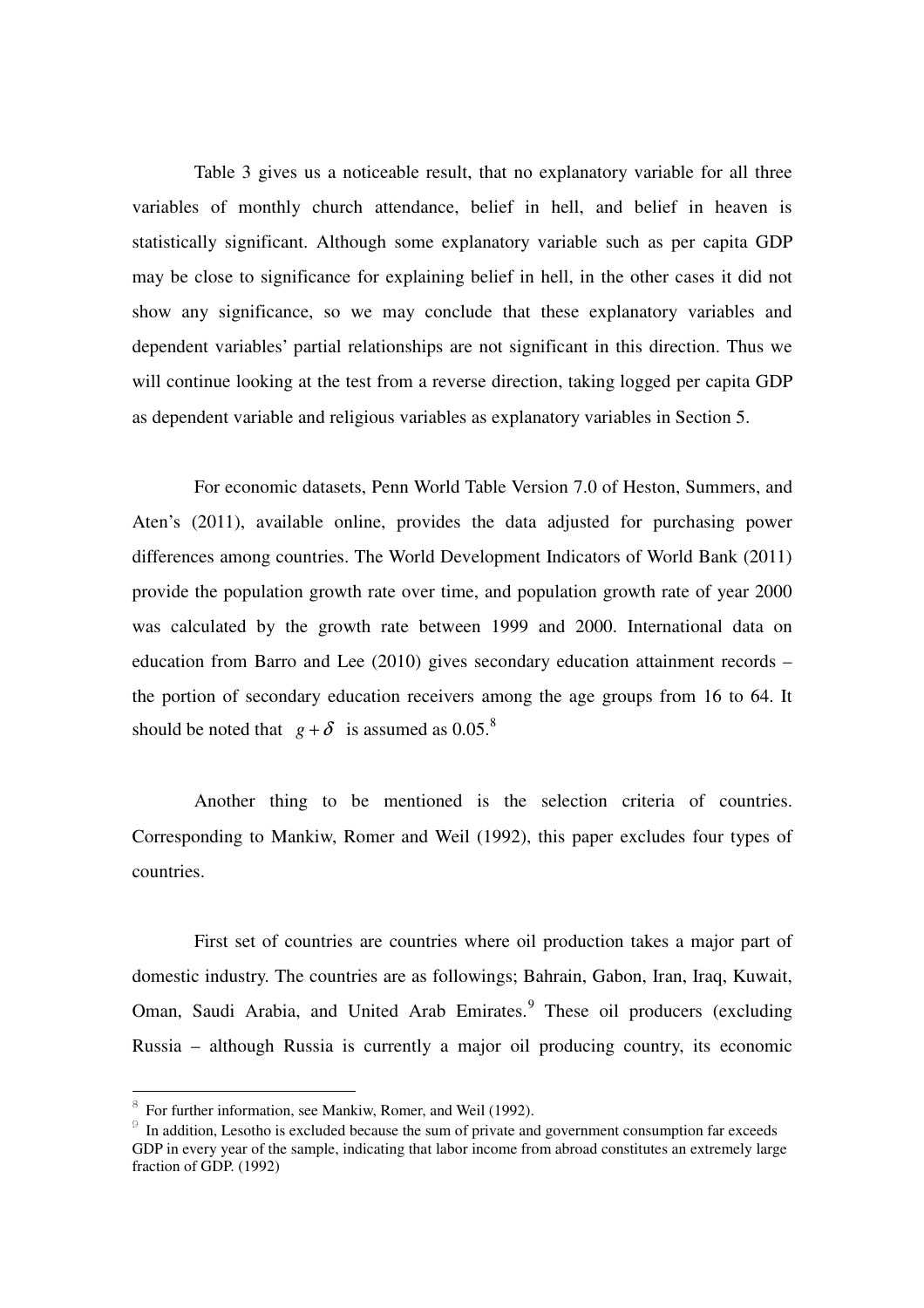dependence on oil production is comparatively lower than the countries mentioned) are excluded from the test because a large part of their GDP indicates the extraction of natural resource they have, which is not a development factor coming from increase from any human, technological or other resources. It cannot be expected that their GDP growth data will follow the standard growth models and thus religious or other economic factors will not have a significant influence in growth.

 The second group of countries is the countries which received an information grade of "D" from Summers and Heston's Penn World Table Version 5.6 (1992). MRW excluded these countries because this version of Penn World Table was most recent dataset and the countries with "D" had real income figures based on extremely little primary data, and thus measurement error is more likely occur in these countries. Although now we have broader choices of countries with more reliable data, even from the countries which received "D" in 1992, in order to test the model of Montalvo and Reynal-Querol who followed the selection of MRW, this paper also excludes the countries with grade of "D."

 The third group is countries with population with less than one million. These small countries were excluded from the research because due to their smaller economies, their economic growth can be varied by other factors rather than the standard explanatory variables.

 The fourth group of countries is OECD countries before year 1992, also in order to follow MRW's selection – thus current OECD member countries such as Mexico, Czech Republic and South Korea are included in the study. The OECD countries are excluded from the study because it can be assumed that their data have high-quality and thus have less opportunity to be affected by other demographic or economic factors.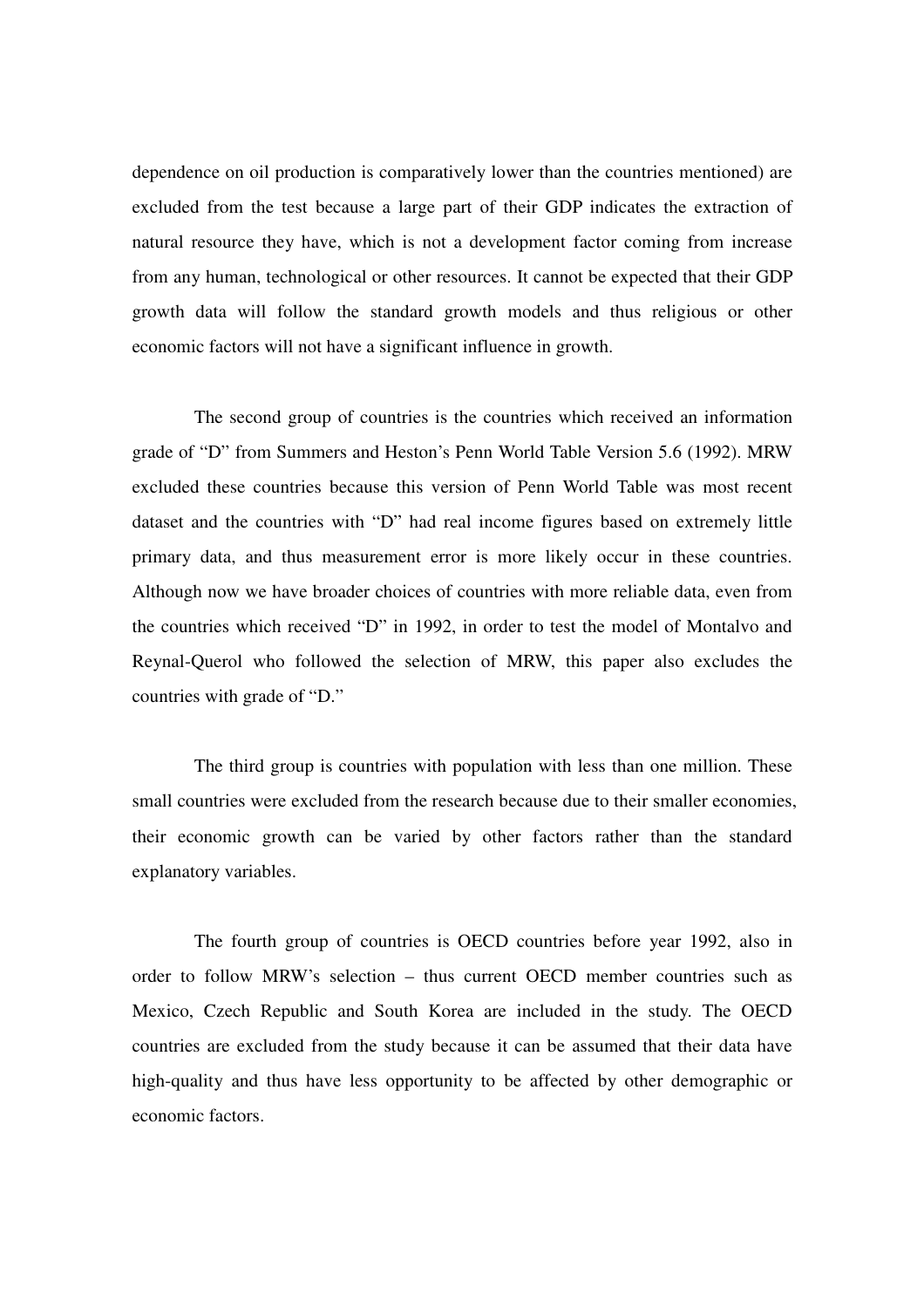## **5. Results**

 We apply the datasets mentioned in section 4 on the two different models discussed in section 3, and see whether Barro and McCleary, and Montalvo and Reynal-Querol's arguments are still applied to year 2000. We will first start with the discussion of effects of religious fragmentation and polarization on economic growth.

 In order to eliminate some possible errors coming from the discrepancies among religions or regions, two types of dummy variables – religious dummies and continent dummies – are used. Table 4 discusses religious dummies are the religion with the largest share of population in the society. In Table 5, continent dummies for Asia, Europe, America, and Africa indicating the geographic factor are included.

Table 4 shows us that the standard economic dependent variables –  $n + g + \delta$ , *I/Y*, and SEC are found to have statistically significant correlation with per capita GDP growth, except for some cases depending on the inclusion of FRAG and POL, or religious dummies. These three variables are widely used macroeconomic variables and there are enough discussions on them including that of MRW, this paper will not deal with their significance.

 Looking at the religious variables FRAG and POL, we can see that none of the times they had a significant correlation with GDP growth. If regressed only with FRAG or POL, they were both negatively but not significantly related with GDP growth, which in part goes along with Montalvo and Reynal-Querol's findings. However when we regress both variables with dummy, they are rather positively related with growth, again not significantly. There seems to be some variations depending on the presence of dummy variables so in Table 5 geographic dummy is added.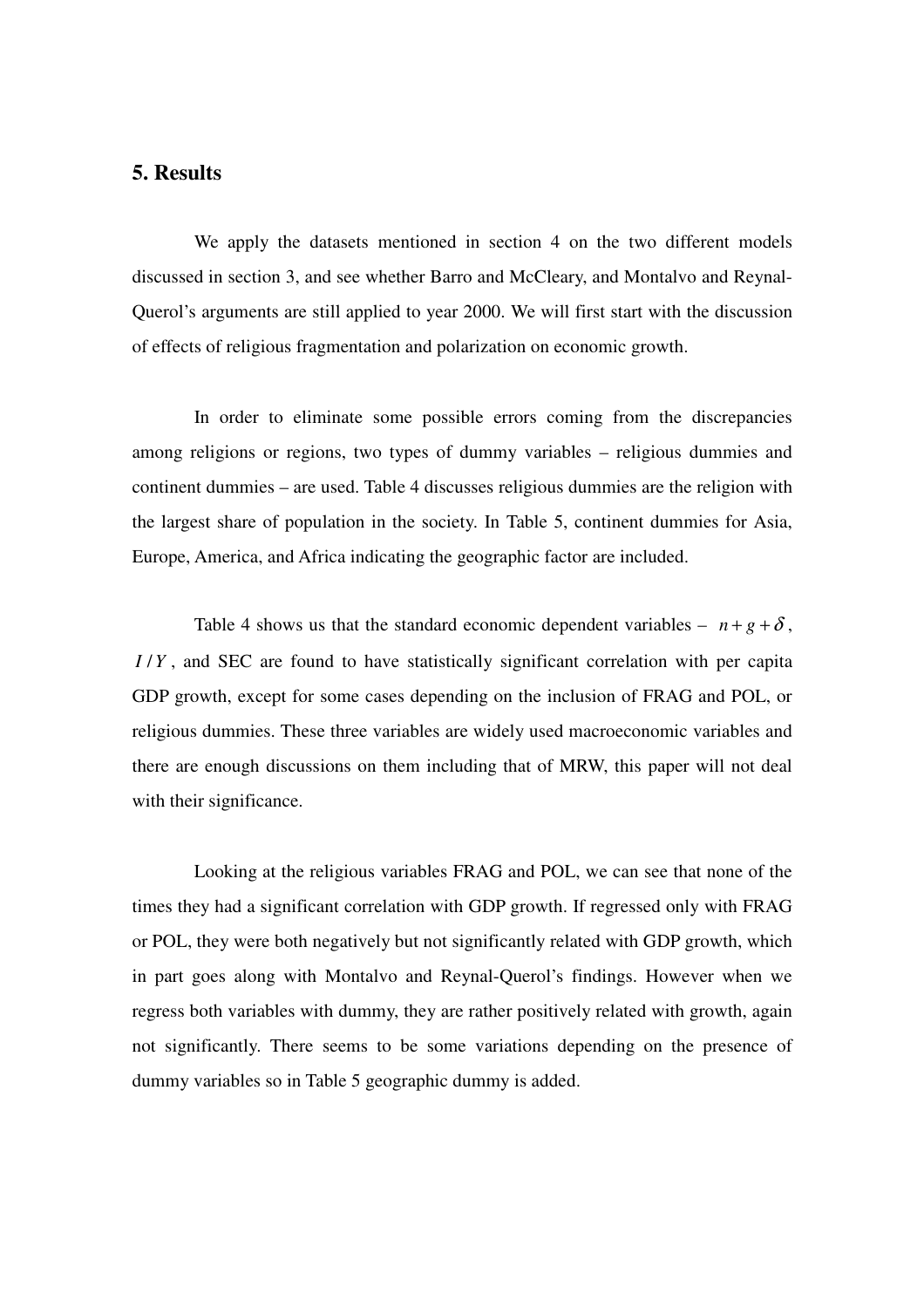|                      | Model               |            |                |            |                |            |
|----------------------|---------------------|------------|----------------|------------|----------------|------------|
|                      | (1)                 | (2)        | (3)            | (4)        | (5)            | (6)        |
| $n+g+\delta$         | $(logged)$ 0.627*** | $0.296**$  | $0.631***$     | $0.324**$  | $0.621***$     | $0.299**$  |
|                      | (0.119)             | (0.127)    | (0.12)         | (0.128)    | (0.121)        | (0.127)    |
| I/Y<br>(logged)      | $-0.44$             | $-1.72**$  | $-0.427$       | $-1.684**$ | $-0.415$       | $-1.659**$ |
|                      | (0.503)             | (0.559)    | (0.508)        | (0.569)    | (0.511)        | (0.561)    |
| SEC (logged)         | $0.384***$          | $0.398***$ | $0.383***$     | $0.398***$ | $0.379***$     | $0.384***$ |
|                      | (0.09)              | (0.093)    | (0.09)         | (0.095)    | (0.091)        | (0.094)    |
| <b>FRAG</b>          | $-0.092$            | $-0.558$   |                |            | $-0.306$       | 1.4        |
|                      | (0.311)             | (0.354)    |                |            | (0.681)        | (0.82)     |
| POL                  |                     |            | $-0.035$       | $-0.32$    | 0.269          | 0.909      |
|                      |                     |            | 0.348          | (0.348)    | (0.762)        | (0.796)    |
| Religious dummies No |                     | Yes        | N <sub>o</sub> | Yes        | N <sub>o</sub> | Yes        |
| Constant             | 4.493               | 2.925      | 4.497          | 3.425      | 4.5            | 3.133      |
|                      | (1.222)             | (1.537)    | (1.223)        | (1.411)    | (1.23)         | (1.544)    |
| R-Squared            | 0.576               | 0.713      | 0.576          | 0.705      | 0.577          | 0.718      |
| N                    | 80                  | 80         | 80             | 80         | 80             | 80         |

**Table 4. Estimation of Augmented Solow Model with religious fragmentation and polarization, with religious dummies** 

*Note*: The dependent variable is real per capita GDP growth in the year 2000. Standard errors of coefficients are shown in parentheses. The Protestant share dummy is a dropped category. For data sources, see the text.

\*p<.05 \*\*p<.01 \*\*\*p<.001

 In Table 5 with continent dummy added, we reach to the same conclusion with Table 4 that religious fragmentation and polarization do not seem to have a strong correlation with economic growth. The significance of positive relation of  $n + g + \delta$ and SEC with growth, and negative relation of  $I/Y$  with growth agree with Montalvo and Reynal-Querol's findings. Although not significant, POL had both positive and negative relation with GDP growth, showing that it cannot be concluded that POL necessarily impacts the economic growth negatively.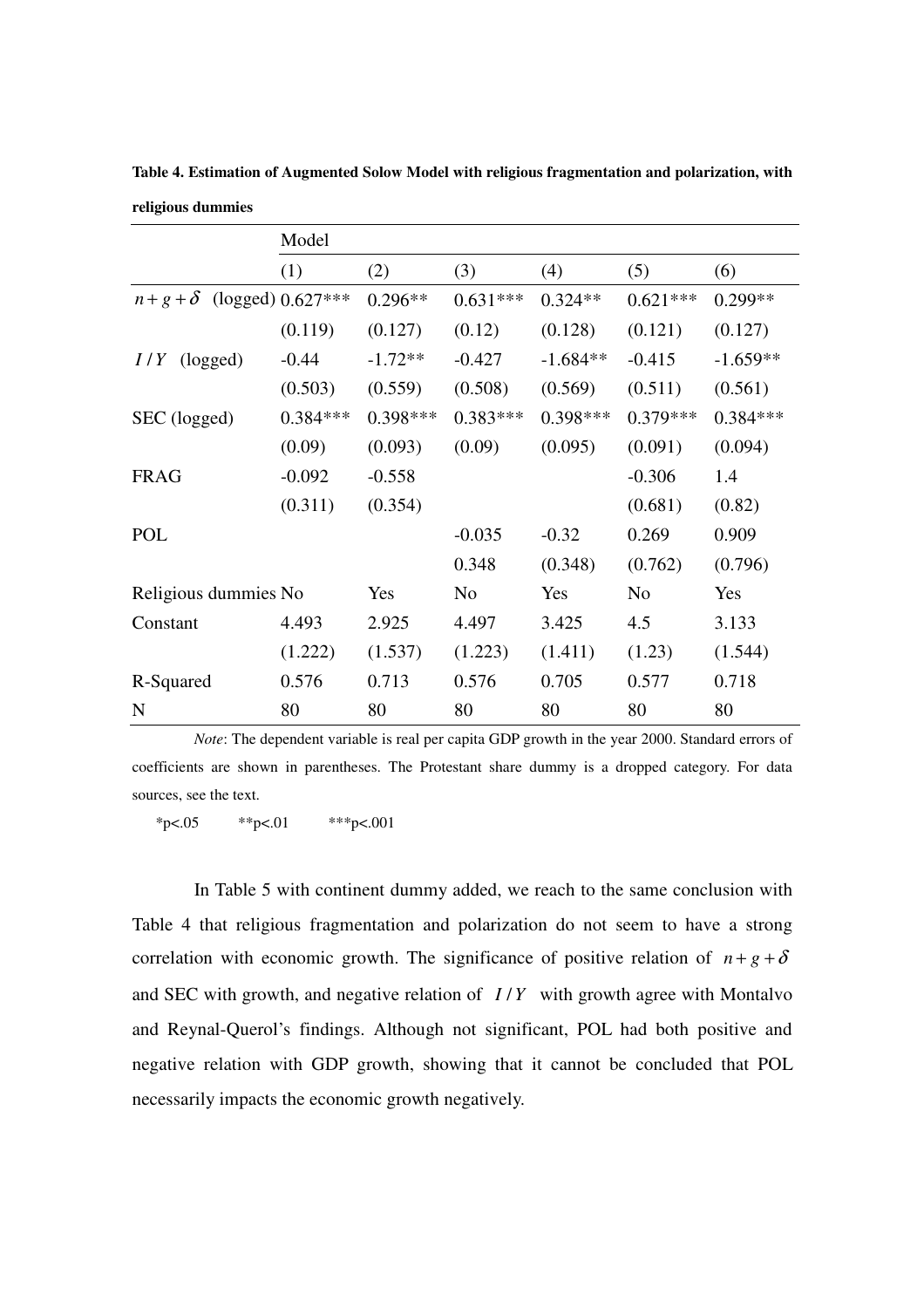|                          | Model          |            |                |             |             |             |
|--------------------------|----------------|------------|----------------|-------------|-------------|-------------|
|                          | (1)            | (2)        | (3)            | (4)         | (5)         | (6)         |
| $n+g+\delta$<br>(logged) | $0.607***$     | $0.609***$ | $0.617***$     | $0.318**$   | $0.342**$   | $0.332**$   |
|                          | (0.128)        | (0.130)    | (0.133)        | (0.127)     | (0.130)     | (0.128)     |
| (logged)<br>I/Y          | $-1.244$       | $-1.228$   | $-1.268$       | $-2.450***$ | $-2.479***$ | $-2.417***$ |
|                          | (0.772)        | (0.768)    | (0.781)        | (0.791)     | (0.801)     | (0.790)     |
| SEC (logged)             | $0.391***$     | 0.389***   | $0.390***$     | $0.423***$  | $0.426***$  | 0.426       |
|                          | (0.094)        | (0.094)    | (0.094)        | (0.102)     | (0.104)     | (0.102)     |
| <b>FRAG</b>              | $-0.068$       |            | $-0.286$       | $-0.568$    |             | $-1.445$    |
|                          | (0.342)        |            | (0.776)        | (0.376)     |             | (0.856)     |
| POL                      |                | $-0.014$   | 0.264          |             | $-0.318$    | 0.959       |
|                          |                | (0.371)    | (0.843)        |             | (0.375)     | (0.842)     |
| <b>Continent Dummies</b> | Yes            | Yes        | Yes            | Yes         | Yes         | Yes         |
| <b>Religious Dummies</b> | N <sub>0</sub> | No         | N <sub>o</sub> | Yes         | Yes         | Yes         |
| Constant                 | 1.955          | 1.978      | 1.790          | 1.419       | 1.226       | 1.200       |
|                          | (2.274)        | (2.279)    | (2.349)        | (2.131)     | (2.167)     | (2.135)     |
| R-Squared                | 0.598          | 0.598      | 0.599          | 0.743       | 0.736       | 0.748       |
| N                        | 80             | 80         | 80             | 80          | 80          | 80          |

**Table 5. Estimation of Augmented Solow Model with religious fragmentation and polarization, with continent dummies** 

 *Note*: The dependent variable is real per capita GDP growth in the year 2000. Standard errors of coefficients are shown in parentheses. The Protestant share dummy and Europe dummy are dropped categories.

 Montalvo and Reynal-Querol also tries to connect the religious polarization with growth of population. They argue that religious polarization has a negative effect on investment and human capital but it has a positive effect on population growth, with the data from 1960 to 1985. Table 6 replicates their model, but using the data from 2000. Opposite to their findings, only  $n + g + \delta$  without dummies had statistical significance and other variables were not influenced by religious polarization, thus it is hard to say that religious polarization has a strong influence on determinants of economic growth.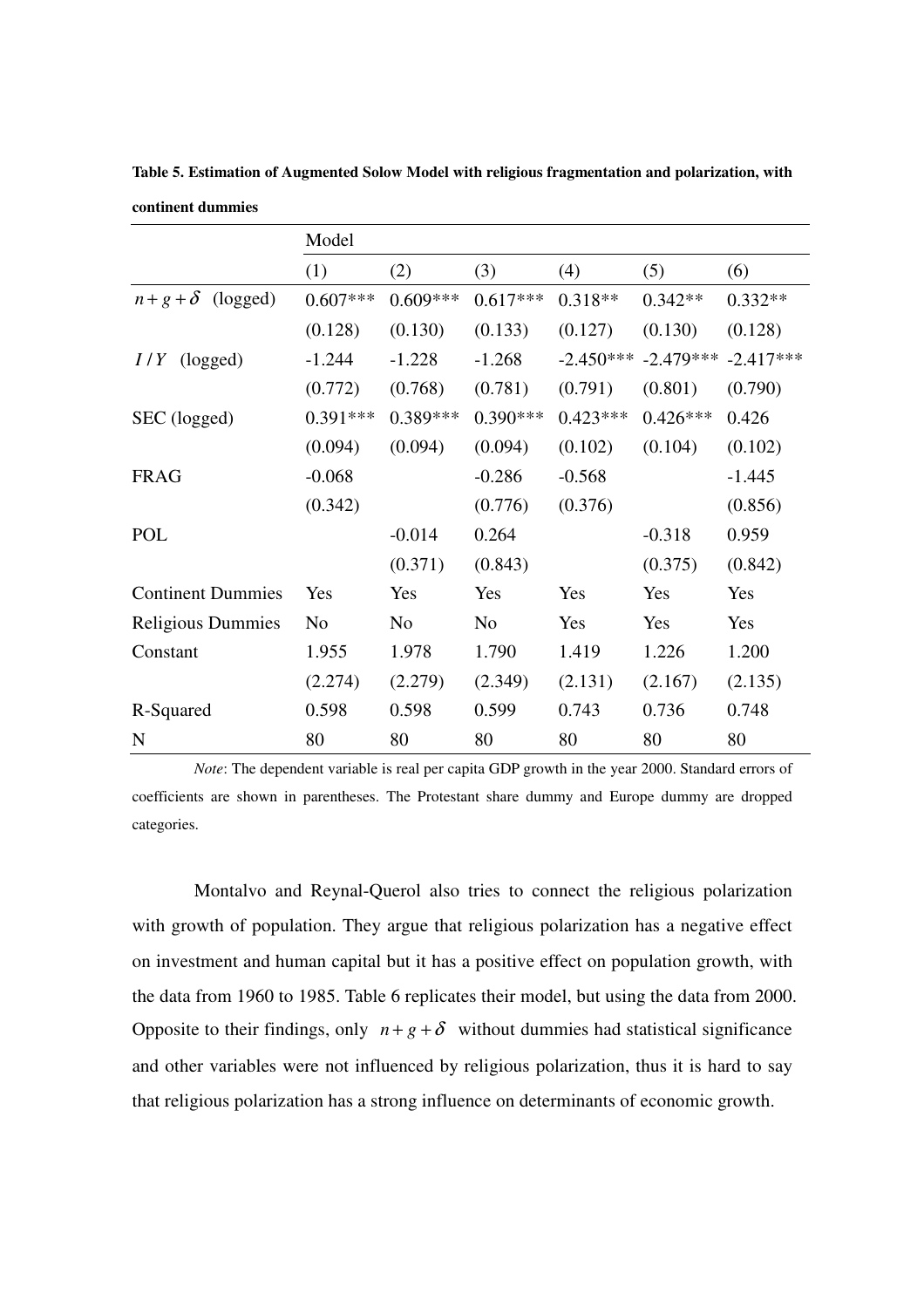| Dependent<br>Variables | <b>Independent Variables</b> |                      |          |           |                           |  |  |
|------------------------|------------------------------|----------------------|----------|-----------|---------------------------|--|--|
|                        | POL                          | Religious<br>dummies | Constant | R-Squared | Number of<br>Observations |  |  |
| $I/Y$ (logged)         | $-0.331$                     | N <sub>0</sub>       | 2.814    | 0.011     | 80                        |  |  |
|                        | (0.351)                      |                      | 0.219    |           |                           |  |  |
| $I/Y$ (logged)         | $-0.602$                     | Yes                  | 3.774    | 0.342     | 80                        |  |  |
|                        | (0.350)                      |                      | 0.644    |           |                           |  |  |
| SEC (logged)           | 0.874                        | N <sub>o</sub>       | 2.040    | 0.036     | 80                        |  |  |
|                        | (0.510)                      |                      | 0.319    |           |                           |  |  |
| SEC (logged)           | 0.500                        | Yes                  | 2.805    | 0.405     | 80                        |  |  |
|                        | (0.491)                      |                      | 0.904    |           |                           |  |  |
| $n+g+\delta$ (logged)  | $-0.191*$                    | N <sub>o</sub>       | $-2.654$ | 0.052     | 80                        |  |  |
|                        | (0.092)                      |                      | 0.058    |           |                           |  |  |
| $n+g+\delta$ (logged)  | $-0.098$                     | Yes                  | $-2.519$ | 0.489     | 80                        |  |  |
|                        | (0.083)                      |                      | 0.153    |           |                           |  |  |

**Table 6. Religious polarization and the determinants of economic growth, 2000** 

*Note*: Standard errors of coefficients are shown in parentheses. \*p<.05

 Aside from the religious fragmentation and polarization, we now look at the monthly attendance and beliefs in hell and heaven. Barro and McCleary have argued that all three variables have either positive or negative, and significant relation with GDP growth. In Table 7, their study is replicated with a few changes in explanatory variables. In this paper I will use the three economic explanatory variables that were used in Table 5, rather than the variables that they used such as years of male secondary and higher school attainment, reciprocals of life expectancy at age 1, and average ratios for each period of government consumption. For the purpose of simplification of calculation, all religious data from fourth-wave of WVS which included data also from 1999, 2001 and 2002 were considered as the data in 2000.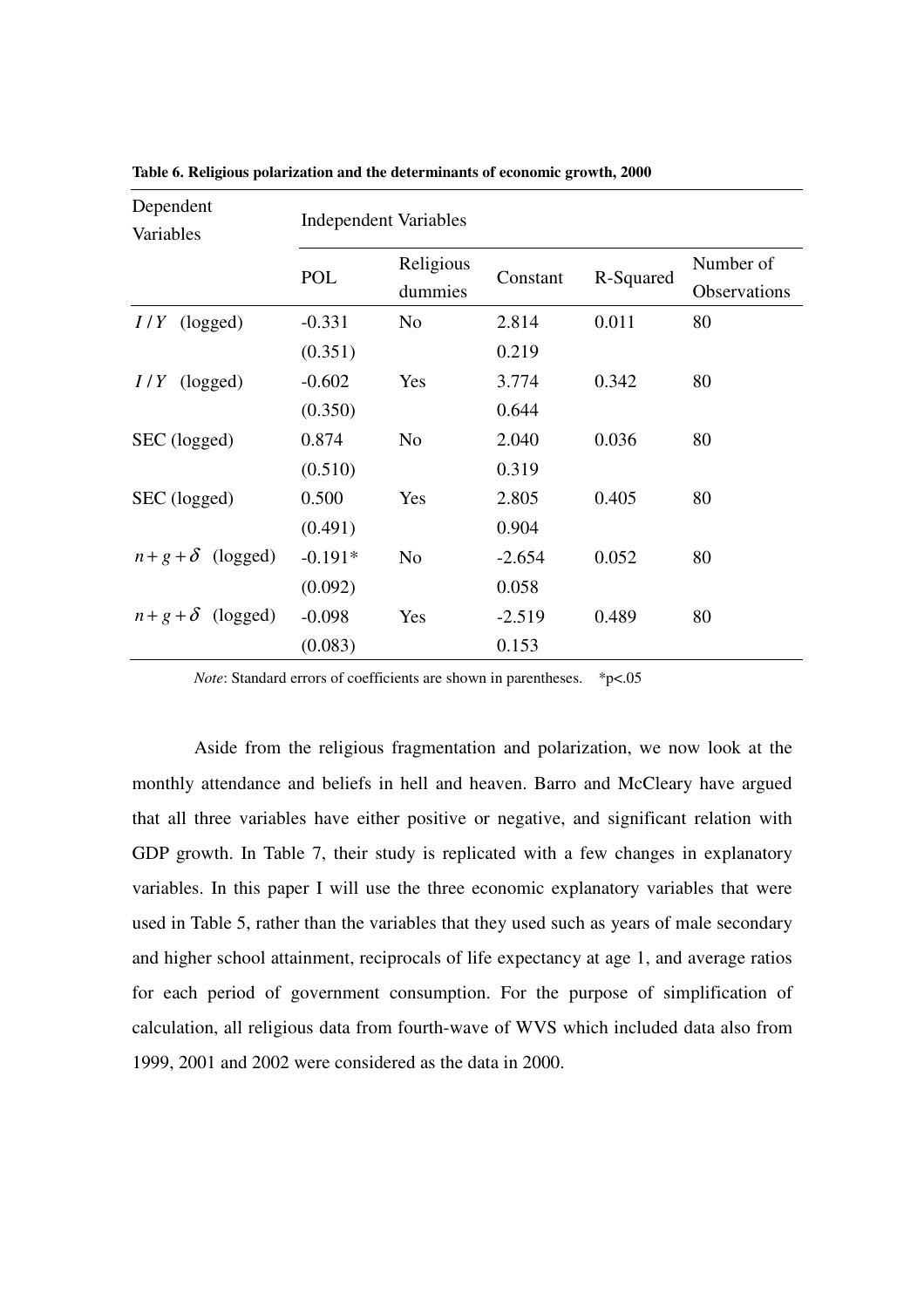| <b>Explanatory Variable</b>          | (1)     | (2)                | (3)      | (4)        | (5)               | (6)        |
|--------------------------------------|---------|--------------------|----------|------------|-------------------|------------|
| <b>Attendance and Beliefs</b>        |         |                    |          |            |                   |            |
| Monthly church<br>attendance         | 1.556*  | 0.205              | 0.878    | 0.386      | 0.230             | $-0.151$   |
|                                      | (0.650) | (0.990)            | (0.979)  | (1.173)    | (0.794)           | (1.191)    |
| Belief in hell                       |         | $-1.624** -1.317*$ |          |            | $-2.933***-1.968$ |            |
|                                      | (0.522) | (0.647)            |          |            | (0.705)           | (1.331)    |
| Belief in heaven                     |         |                    | $-0.557$ | $-1.437$   | $2.655*$          | 1.124      |
|                                      |         |                    | (0.897)  | (1.023)    | (1.051)           | (1.994)    |
| <b>Religion Shares</b>               |         |                    |          |            |                   |            |
| <b>Catholic Share</b>                |         | $-186.650$         |          | $-136.879$ |                   | $-234.563$ |
|                                      |         | (237.441)          |          | (256.700)  |                   | (256.835)  |
| Protestant Share                     |         | $-187.525$         |          | $-137.737$ |                   | $-235.360$ |
|                                      |         | (237.426)          |          | (256.647)  |                   | (256.775)  |
| <b>Other Christianity Share</b>      |         | $-186.324$         |          | $-136.628$ |                   | $-234.198$ |
|                                      |         | (237.329)          |          | (256.580)  |                   | (256.703)  |
| <b>Orhodox Christianity</b><br>Share |         | $-187.523$         |          | $-137.945$ |                   | $-235.380$ |
|                                      |         | (237.474)          |          | (256.745)  |                   | (256.834)  |
| Judaism Share                        |         | $-163.049$         |          | $-98.509$  |                   | $-223.662$ |
|                                      |         | (245.512)          |          | (268.114)  |                   | (272.698)  |
| <b>Muslim Share</b>                  |         | $-186.850$         |          | $-137.447$ |                   | $-234.592$ |
|                                      |         | (237.334)          |          | (256.582)  |                   | (256.631)  |
| <b>Hindu Share</b>                   |         | $-186.581$         |          | $-136.734$ |                   | $-234.587$ |
|                                      |         | (237.622)          |          | (256.913)  |                   | (257.064)  |
| <b>Buddhism Share</b>                |         | $-195.282$         |          | $-143.158$ |                   | $-245.141$ |
|                                      |         | (241.087)          |          | (260.882)  |                   | (261.496)  |
| <b>East Religion Share</b>           |         | $-159.768$         |          | $-120.548$ |                   | $-198.479$ |
|                                      |         | (230.364)          |          | (247.423)  |                   | (244.959)  |
| Other Religion Share                 |         | $-188.053$         |          | $-138.160$ |                   | $-236.286$ |
|                                      |         | (237.974)          |          | (257.368)  |                   | (257.536)  |
| Nonreligion Share                    |         | $-188.546$         |          | $-139.136$ |                   | $-236.138$ |
|                                      |         | (237.587)          |          | (256.776)  |                   | (256.787)  |

# **Table 7. Regressions for economic growth, 2000**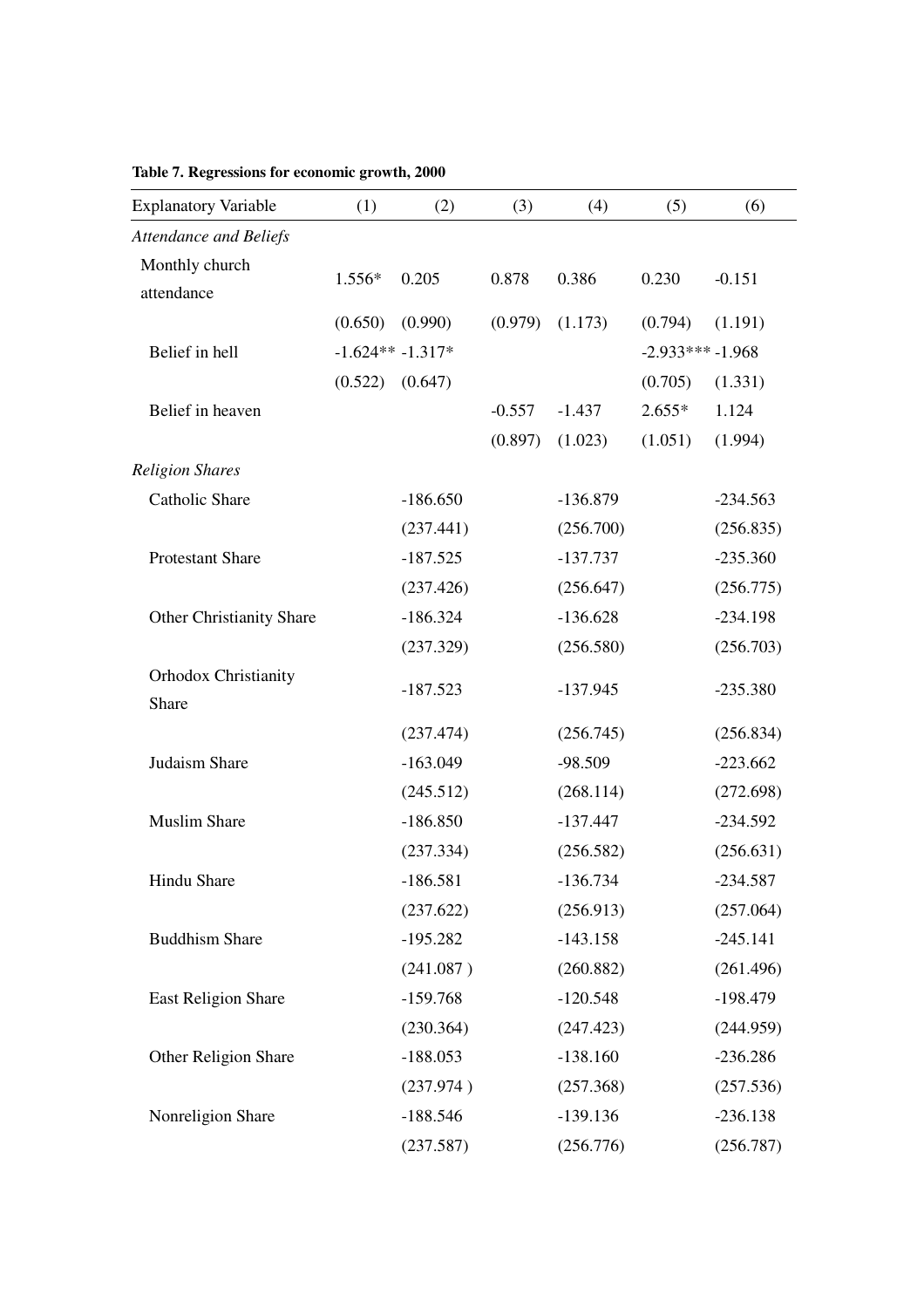| Constant               | 5.832       | 192.291 4.606 144.081                           |             |     | 3.658 | 238.478 |
|------------------------|-------------|-------------------------------------------------|-------------|-----|-------|---------|
|                        |             | 2.347 (236.457) 2.899 (255.219) 2.316 (254.886) |             |     |       |         |
| Number of observations | 34          | - 34                                            | -34         | -34 | 34    | 34      |
| R-squared              | 0.659 0.792 |                                                 | 0.547 0.768 |     | 0.724 | 0.796   |

 *Note*: The dependent variable is real per capita GDP growth in the year 2000. Standard errors of coefficients are shown in parentheses. Other explanatory variables were included but coefficients are not shown. The explanatory variables not shown are  $n + g + \delta$  (logged),  $I/Y$  (logged), and SEC (logged). Columns 2, 4, and 6 include the adherence shares of the ten religions discussed and non-religion. Separate constants are included in each column. For data sources, see the text.

\*p<.05 \*\*p<.01 \*\*\*p<.001

 Table 7 interestingly shows an opposite result from what Barro and McCleary have found. Monthly church attendance and belief in heaven were most of the time not statistically significant, and showed significance just once varying with the joint regression or presence of religious shares. When they were significant, they both showed positive relation with GDP growth, which is again against their findings saying that monthly church attendance has a negative relation with growth. It should be noted that belief in hell showed significance in the tests. Except for the column 6, in other columns belief in hell had a strong negative correlation with economic growth. Whereas many people believe that people believe in hell will also believe in heaven and thus those two variables will not show a notable difference, Table 7 shows us that belief in hell and heaven are not necessarily shared by same individuals. Belief in hell may have some influence on individual traits that are related with working efficiency, or even with lifestyles.

 In order to clarify why these discrepancies occurred, I again take continent dummies in Table 8, just like I did for religious fragmentation and polarization, in order to eliminate possible errors coming from geographic factors.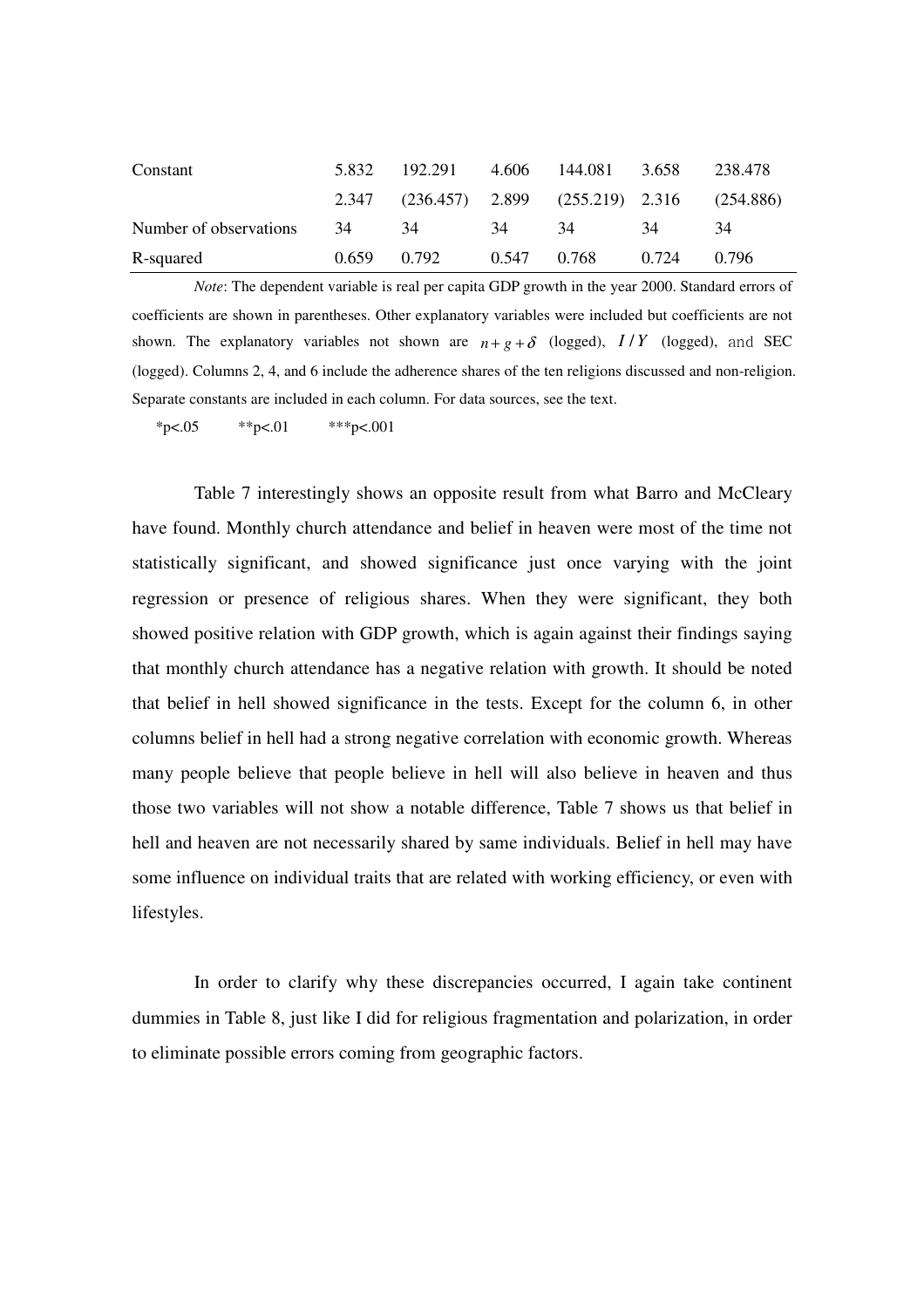|                           | Model      |          |            |
|---------------------------|------------|----------|------------|
|                           | (1)        | (2)      | (3)        |
| Monthly church attendance | 1.209      | 1.201    | 0.257      |
|                           | (0.676)    | (0.920)  | (0.936)    |
| Belief in hell            | $-1.246*$  |          | $-2.696*$  |
|                           | (0.550)    |          | (1.144)    |
| Belief in heaven          |            | $-1.046$ | 2.343      |
|                           |            | (0.836)  | (1.631)    |
| Continent dummies         | <b>Yes</b> | Yes      | <b>Yes</b> |
| Constant                  | 3.830      | 3.036    | 3.280      |
|                           | (2.769)    | (2.975)  | (2.738)    |
| R-Squared                 | 0.704      | 0.665    | 0.728      |
| N                         | 80         | 80       | 80         |

**Table 8. Regressions with attendance and beliefs, with continent dummies, 2000** 

 *Note*: The dependent variable is real per capita GDP growth in the year 2000. Standard errors of coefficients are shown in parentheses. Other explanatory variables were included but coefficients are not shown. The explanatory variables not shown are  $n + g + \delta$  (logged),  $I/Y$  (logged), and SEC (logged).

 From Table 8 we can reach to a similar conclusion with that from Table 7, that the influence from monthly church attendance and belief in heaven are not significant. However, again belief in hell had a strong negative relation with growth, even with elimination of geographic difference.

 As a by-product from the regression, among the continent dummies, the dummy for Europe showed a strong significance. It is indicating that European countries in the study may show a strong relation between beliefs. Figure 2-1 and 2-2 shows the regression between belief in hell or heaven and GDP growth in European countries. By looking at the countries which fall into the 95% confidence interval of the regression I will try to find out the common trait among those countries that may have been the cause of the relation.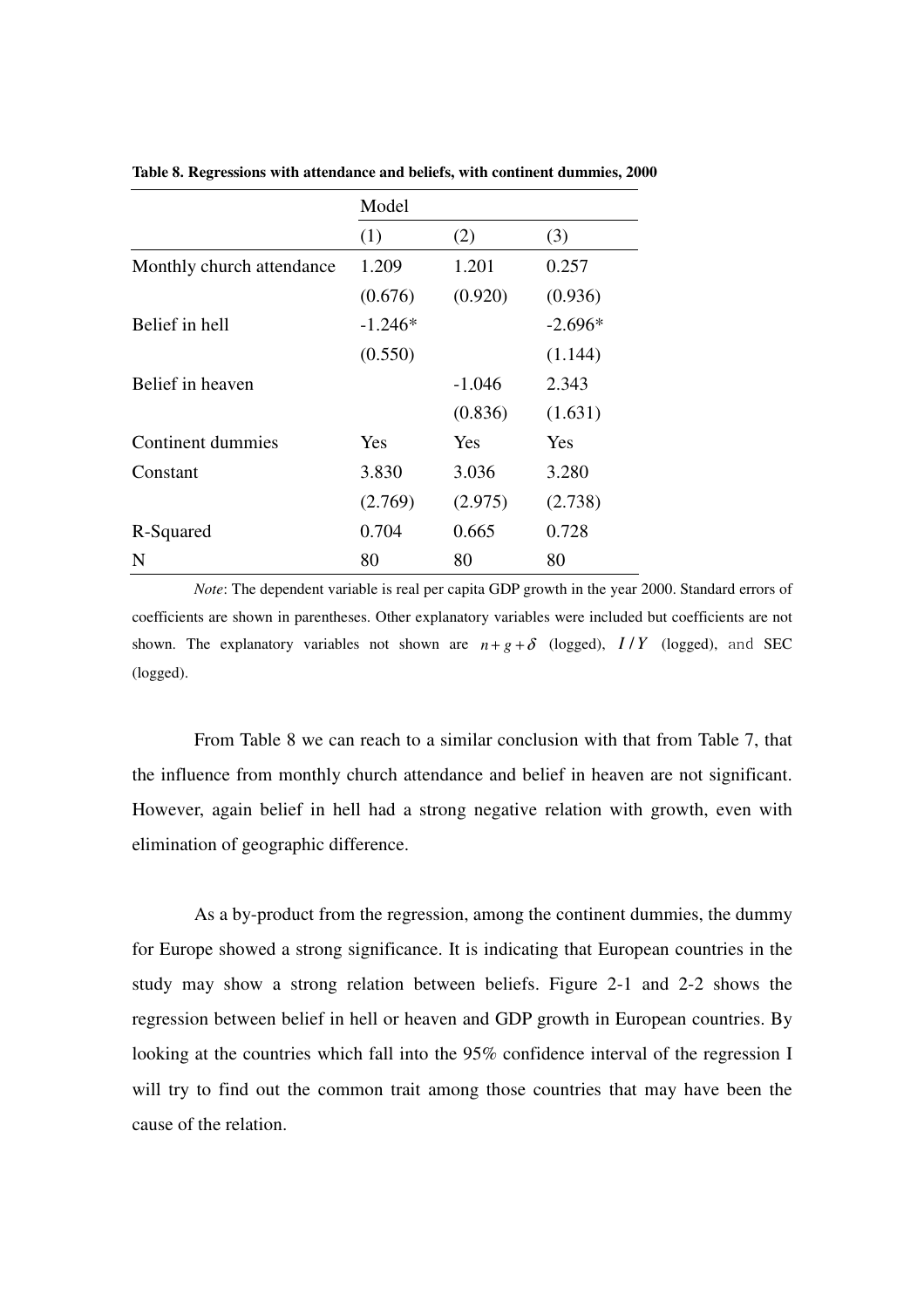

**Figure 2-1. Regressions with GDP growth and belief in hell, Europe, 2000** 

**Figure 2-2. Regressions with GDP growth and belief in heaven, Europe, 2000** 



 From both Figure 2-1 and 2-2, we can see a significant negative relation between per capita GDP and belief in hell and heaven, and a stronger negativity when considering belief in hell, according with our findings in Table 7 and 8. When looking at the countries that fall to the confidence interval the distinction between belief in hell and heaven are not meaningful.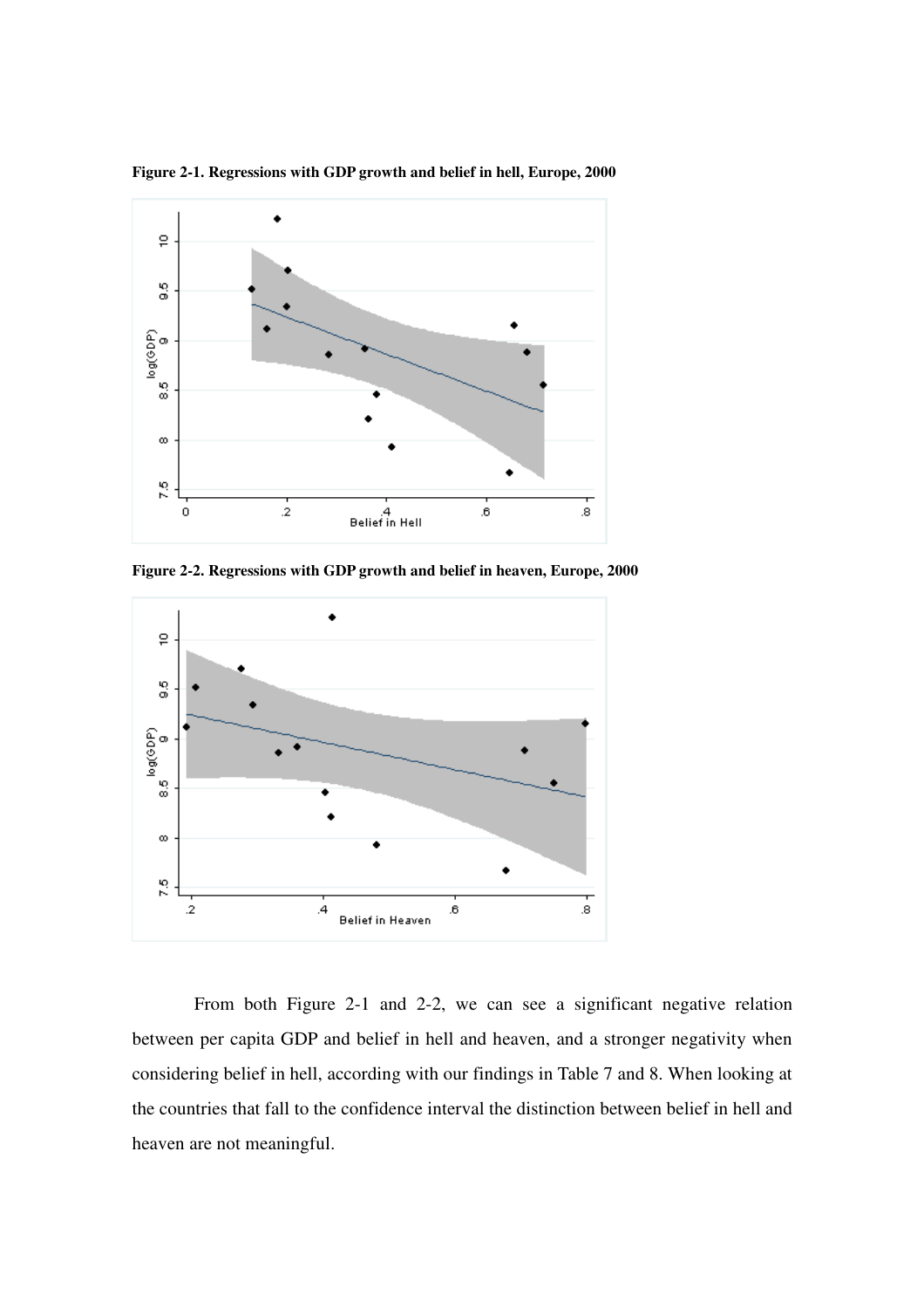The countries that are inside of 95% confidence interval for Figure 2-1 are seven countries: Czech Republic, Estonia, Hungary, Latvia, Lithuania, Romania, and Russia. The countries that are inside of 95% confidence interval for Figure 2-2 are the seven countries mentioned above and Poland – most of the countries that show a strong relation between belief in hell and growth also have strong relation between belief in heaven and growth.

 Then what really changed over time and caused the economic growth along with change in beliefs of people might not be a significant correlation between the two variables, but an external factor. One possibility is their joining year of European Union. Currently, every country mentioned above except Russia is member state of EU. Looking at their joining year, six countries – Czech Republic, Estonia, Hungary, Latvia, Lithuania, and Poland joined EU in 2004 and Romania in 2007. Considering that being a member state of EU requires stable economic background, it is possible that their economic growth had been the drives from government in order to meet the specific economic requirements. However, this cannot explain the changes in religious beliefs.

 Another possibility is that the countries are former Soviet Union countries, under a forceful restriction of religious activities or beliefs. After the collapse of Soviet Union in 1991, religious affiliations in Eastern European countries experienced increase in followers with freedom of religion (Barker, 2000). As mentioned earlier, considering beliefs as outputs of religious activities, we can expect fall of Soviet Union influenced the beliefs. Along with religious beliefs, Eastern European countries experienced comparatively faster economic growth after 1991. It should be noted that data of Barro and McCleary include the data before 1991, so might have been influenced by the communist countries, and communism might have been the reason behind the correlation.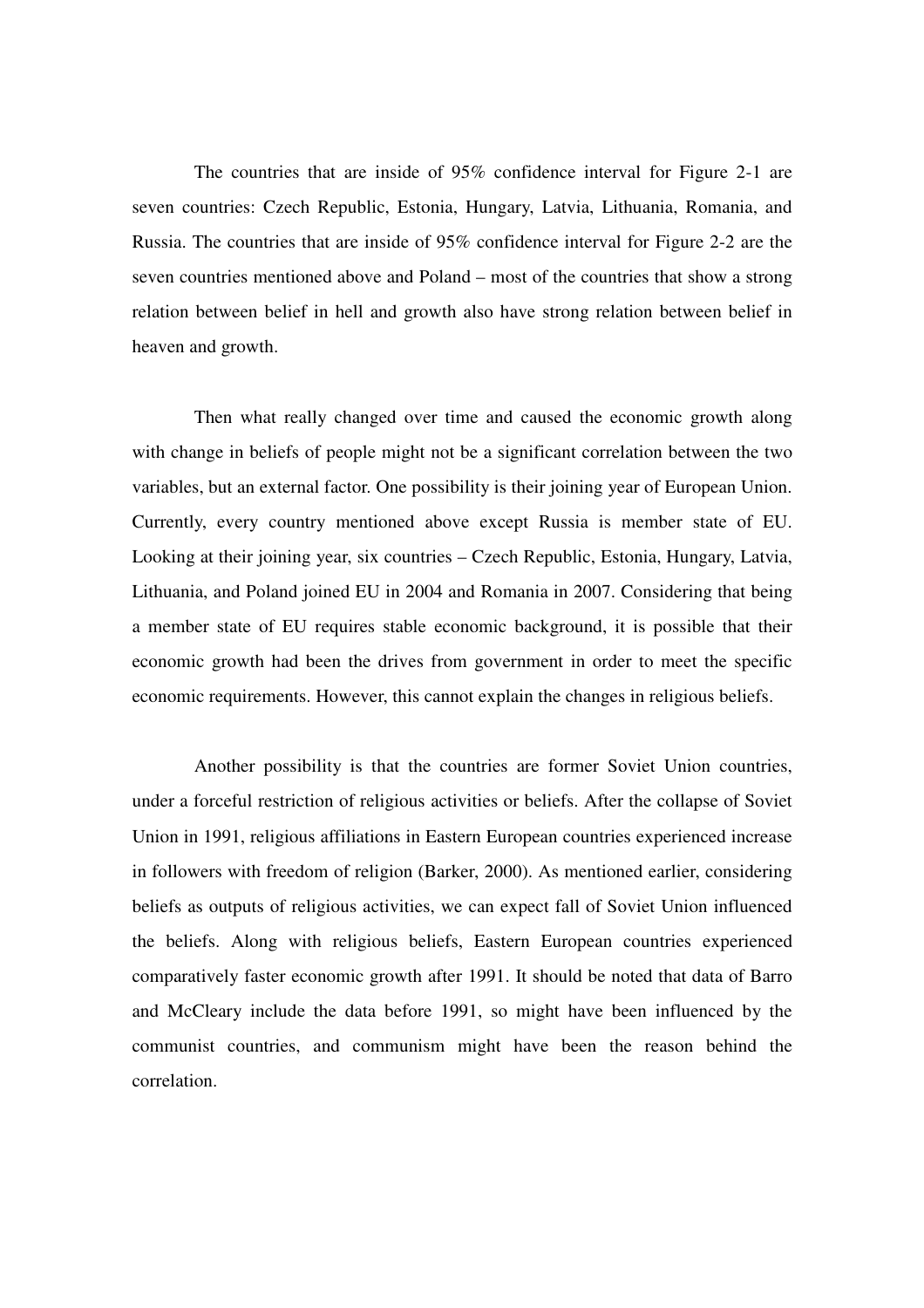# **6. Conclusion**

 This paper analyzes the effects of religious diversity, monthly church attendance and beliefs on economic development. Through empirical tests using the data from 2000, it is shown that explanatory power of neither religious fragmentation nor polarization is strong enough to argue that they strongly influence the economic growth of a society. Also, attendance to religious activities and belief in heaven showed a weak relation with growth. Although belief in hell was found to be strongly correlated with economic growth, it is difficult to be concluded as a causation of one direction or another, since there might be external – historical – factors that affected both, and further studies may even reject the correlation.

 It is hard to say a causation when religion and economic growth are correlated, and Barro and McCleary(2003) also conclude that their instrumental variables cannot fully demonstrate the causation. The results from this paper indicate that both causation and correlation may not hold constant for more up to date datasets. Further empirical research requires more recent datasets for the test of current models, and should develop various instrumental variables for omission of possible errors.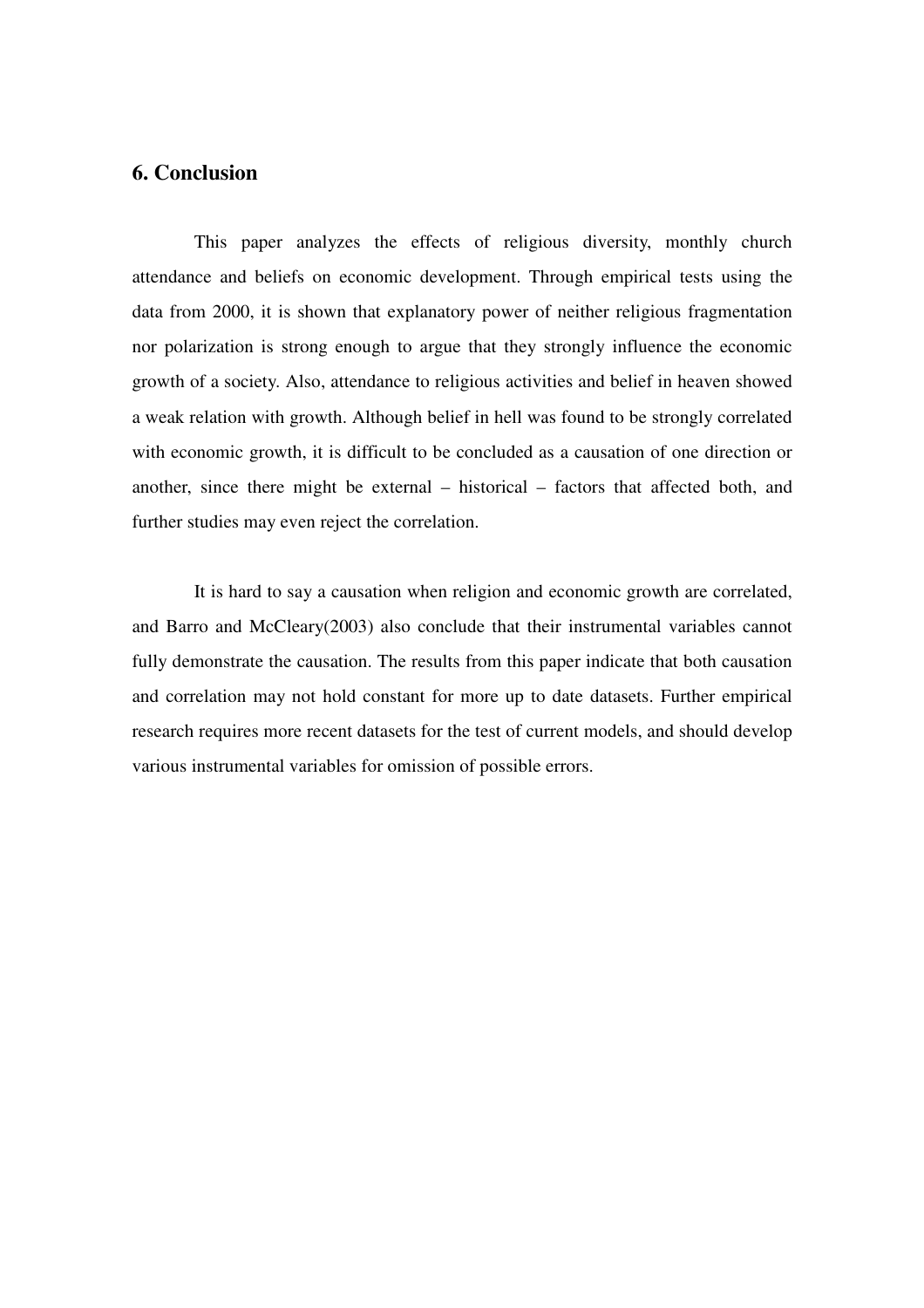## **References**

Andreski, Stanislav. 1969. *Principles of Sociology*. London: McMillan.

- Barker, Eileen. 2000. "The opium wars of the new millennium: Religion in Eastern Europe and the Former Soviet Union." *The Pew Program on religion and the news*.
- Barrett, David B., George T. Kurian, and Todd M. Johnson. 2001. *World Christian Encyclopedia*. 2d ed. Oxford, England: Oxford University Press.
- Barro, Robert J. 1991 "Economic Growth in a Cross Section of Countries." *Quarterly Journal of Economics* 106:407-43
- Barro, Rebert J. 1996. "Determinants of Economic Growth: A cross-country empirical study." *NBER Working Paper 5698*
- Barro, Rebert J. 1997. "The determinants of Economic Growth." *MIT Press*
- Barro, Robert J. and Rachel M. McCleary. 2003. "Religion and Economic growth among countries." *American Sociology Review* 68(5): 706-781
- Barro, Robert J. and Rachel M. McCleary. 2006. "Religion and Political Economy in an International Panel." *Journal for Scientific Study of Religion.*
- Grier, Robin. 1997. "The Effect of Religion on Economic Development: A Cross National Study of 63 Former Colonies." KYKLOS Vol. 50 – 1997 – Fasc 1, 47-62
- Heston, Alan, Robert Summers and Bettina Aten. 2011. Penn World Table Version 7.0, Center for International Comparisons of Production, Income and Prices at the University of Pennsylvania.
- Iannacone, Laurence R. 1991. "The Consequences of Religious Market Structures: Adam Smith and the Economics of Religion." *Rationality and Society* 3:156-77
- Iannacone, Laurence R. 1998. "Introduction to Economics of Religion." *Journal of Economic Literature* 36(3):1465-1495
- Lehrer, Evelyn L. 2004. "Religion as a Determinant of Economic and Demographic Behavior in the United States." *Population and Development Review* 30(4): 707-726
- Mankiw, Gregory, David Romer, and David N. Weil. 1992. "A contribution to the Empirics of Economics Growth." *Quarterly Journal of Economics* 107(2), 407-437